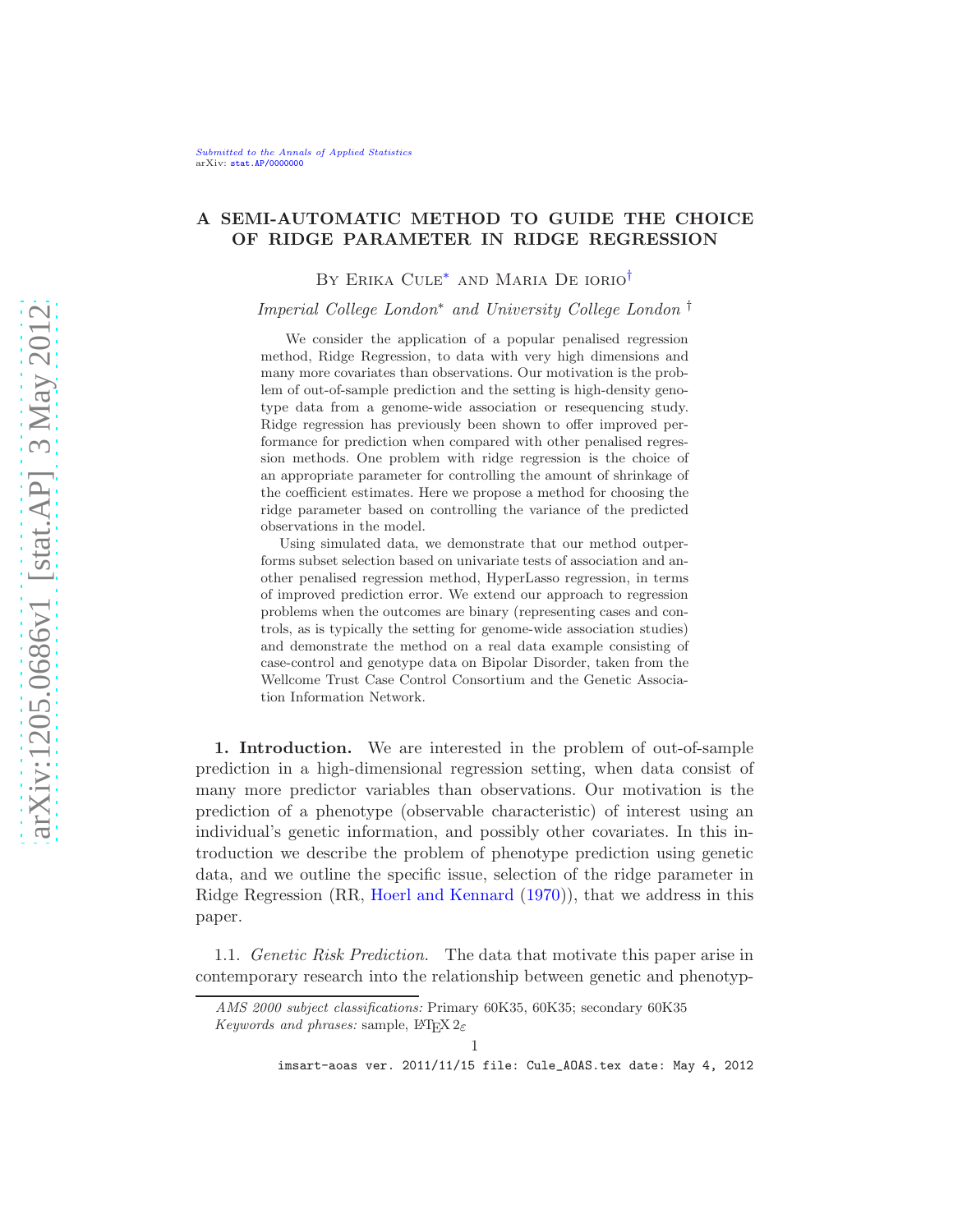### 2 E. CULE AND M. DE IORIO

ical variation. Modern Genome-Wide Association Studies (GWAS) investigate a phenotype of interest, which may be a continuous trait (such as blood pressure) or (more commonly in GWAS) a binary trait describing a disease case (1) or disease-free control (0). The corresponding genetic data consist of typed genetic variants (normally single nucleotide polymorphisms (SNPs)) for each individual. Current technology allows the typing of thousands to hundreds of thousands of variants directly, and this number may be augmented to millions through imputation. These genetic variants are densely spaced along the genome and are highly correlated due to the phenomenon of linkage disequilibrium (LD), the co-inheritance of nearby genetic variants that results in their frequencies deviating from those that would be expected if each SNP was inherited independently.

The phenotypes can be viewed as the outcome variable in a regression setting, with the genetic variants as the predictors. As genetic variants are fixed at birth, but phenotypes may not present until later in life, there is the potential for genetic data to be used to predict future phenotype. In a clinical setting, such a prediction could suggest lifestyle modifications or pharmaceutical interventions that would prevent or delay the onset of disease. Then, our aim is to construct a model to predict the phenotype of interest using the genotype data from individuals for whom the (potentially future) disease state is unknown.

RR [\[Hoerl and Kennard](#page-29-0) [\(1970](#page-29-0))] is a means of estimating regression coefficients when data are high-dimensional and/or contain correlated variables. This is often the case in genetic data, as described above. RR can be used to obtain stable parameter estimates when standard multiple regression approaches would fail. Among a number of regularized regression methods, RR was shown to perform best in terms of predictive performance [\[Frank and Friedman](#page-29-1) [\(1993](#page-29-1))]. By making use of an orthogonal transformation of the high-dimensional data, RR coefficients can be computed in a manner that is computationally efficient. In this paper we demonstrate that RR has good predictive performance in high-dimensional settings. In addition, we propose a method for choosing the penalty parameter when there are more predictors than observations.

Our focus here is on prediction. Much of the analysis of genetic data to date has focused on the identification of causal variants. Using GWAS data with case-control phenotypes, statistical differences in genotype at a certain genetic locus in populations of cases and matched controls is seen as indicative of association. A typical approach is a "single-SNP" analysis, in which each SNP is tested individually for association with the outcome variable. Due to the large number of tests, a stringent threshold for significance is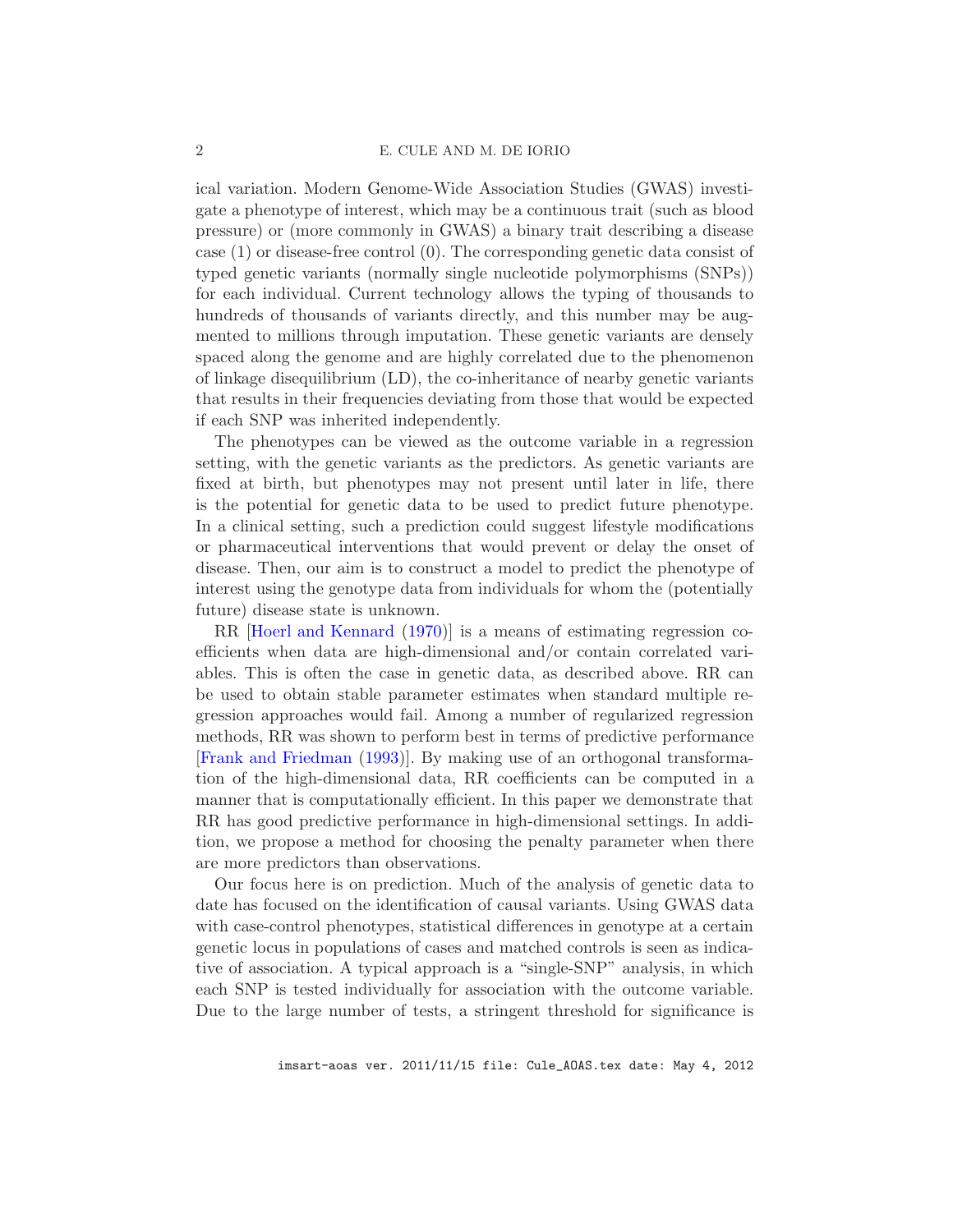required. SNPs that are found to be associated with outcome at some significance threshold are viewed as either affecting the outcome, or likely to be correlated with such a SNP. In the latter case, further SNPs near the associated SNP are typed in an attempt to identify the causal variant(s). Once identified, these genetic variants can give insight into the biological mechanisms of the disease and may indicate potential drug targets.

Existing attempts to use genotype information to predict disease risk have taken causal variants identified in previous studies and used these to construct a predictive model. One approach is to base the increase in disease risk on a cumulative count of known risk variants [\[Meigs et al.](#page-30-0) [\(2008](#page-30-0))]. The model may take into account the estimated effect size of each variant [\[Karlson et al.](#page-30-1) [\(2011](#page-30-1))]. To date, the improvement in prediction of disease risk based on genetic data over traditional risk prediction models (using clinical data and family history) has been too small to have clinical utility [\[Talmud et al.](#page-30-2) [\(2010\)](#page-30-2)]. Whilst genome-wide association studies have collectively identified thousands of genetic variants associated with diverse phenotypes [\[Hindorff et al.](#page-29-2) [\(2009](#page-29-2))], overall, effect sizes of identified variants are small and much heritability remains unexplained [\[Eichler et al.](#page-29-3)  $(2010)$  $(2010)$ ]. Suggested sources of this so-called "missing heritability" include variants whose effect size does not meet the stringent significance threshold required in univariate tests, rare variants of large effect which current studies are underpowered to detect, or the combined effect of multiple SNPs whose individual effects do not reach univariate significance.

<span id="page-2-0"></span>The single-SNP tests described above do not take into account the combined effect of multiple SNPs. However, ordinary multiple regression cannot be applied to genetic data due to the high dimensionality of the data and the correlation among SNPs. Previous work on the analysis of all SNPs simultaneously [\[Ayers and Cordell](#page-29-4) [\(2010](#page-29-4)); [Hoggart et al.](#page-30-3) [\(2008](#page-30-3))] focused on the identification of causal variables when genotypes are in LD. The penalised regression methods used in these studies estimate some regression coefficients (effect sizes of variables) to be exactly zero and remove the corresponding variables from the model. This results in the information in the removed variables being lost if the estimated effect size falls below the effective significance threshold determined by the penalty parameters in the penalised regression. RR, in contrast, estimates the effect size of all the variables. We suggest that this will improve predictive performance [\[Kooperberg, LeBlanc and Obenchain](#page-30-4) [\(2010\)](#page-30-4)]. The estimated effect sizes of non-causal variants will be centred around zero and will cancel each other out, whereas the true but small effects will be retained in the model.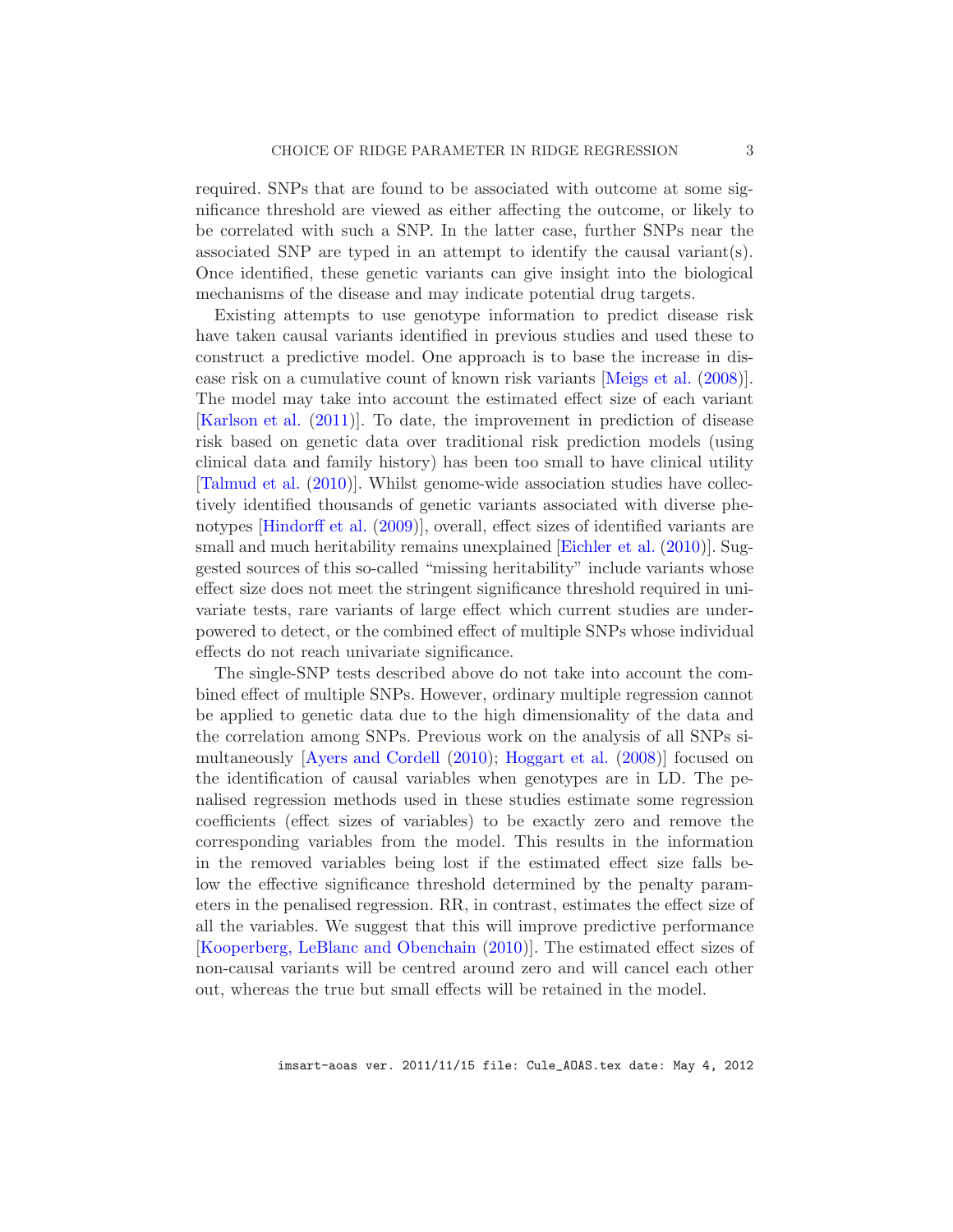#### 4 E. CULE AND M. DE IORIO

1.2. *The choice of shrinkage parameter in Ridge Regression.* RR was proposed as a means of estimating regression coefficients with smaller meansquare error than their least squares counterparts when predictors are correlated [\[Hoerl and Kennard](#page-29-0) [\(1970\)](#page-29-0)]. RR has been extended to the logistic regression model [\[Lee and Silvapulle](#page-30-5) [\(1988](#page-30-5)); [Cessie and Houwelingen](#page-29-5) [\(1992](#page-29-5))] and has been applied to genetic data when predictor variables are in high LD with the aim of improving identification of causal SNPs [\[Malo, Libiger and Schork](#page-30-6) [\(2008\)](#page-30-6)]. [Cule, Vineis and De Iorio](#page-29-6) [\(2011](#page-29-6)) proposed a test of significance of regression coefficients estimated using RR, facilitating the use of RR to guide variable selection in the analysis of genetic data. In common with other shrinkage methods such as the LASSO [\[Tibshirani](#page-31-0) [\(1996](#page-31-0))] or the elastic net [\[Zou and Hastie](#page-31-1) [\(2005b](#page-31-1))], RR requires the specification of a penalty parameter that controls the degree of shrinkage of the coefficient estimates. A number of methods have been proposed to estimate this parameter in RR based on the data, but no consensus method provides a universally optimum choice. [Hoerl and Kennard](#page-29-0) [\(1970](#page-29-0)) proposed a graphical method, the ridge trace. Based on the test of significance of ridge regression coefficients, [Cule, Vineis and De Iorio](#page-29-6) [\(2011](#page-29-6)) introduced the p-value trace, a plot of the significance of RR coefficients with increasing shrinkage parameter. The pvalue trace can be used to evaluate the changing significance of the regression coefficients with increased shrinkage parameter. However, graphical methods rapidly become unfeasible when the number of predictors is large. Datadriven methods have also been proposed. Some popular choices are those of [Hoerl, Kennard and Baldwin](#page-29-7) [\(1975](#page-29-7)) and [Lawless and Wang](#page-30-7) [\(1976](#page-30-7)). However, both of these rely on least-squares estimates of the parameters, which do not exist when the number of variables in the model exceeds the number of observations.

Cross-validation is another approach that has been proposed to choose the ridge parameter [\[Golub, Heath and Wahba](#page-29-8) [\(1979](#page-29-8))]. However, this has the disadvantage of being computationally intensive. Techniques corresponding to those proposed for linear RR have been used in logistic RR  $\acute{N}$  (Vágó and Kemény [\(2006\)](#page-31-2)]. A simulation study investigated the performance of various logistic ridge estimators; however, the simulations only consider regression problems with fewer predictors than observations, and do not conclude that a single ridge estimator is best in terms of reducing mean squared error in all regression situations.

In this paper, we propose a semi-automatic method to guide the choice of ridge parameter in RR. Our proposed method is valid when the regression problem comprises more predictors than observations. The method proposed here is motivated by two observations: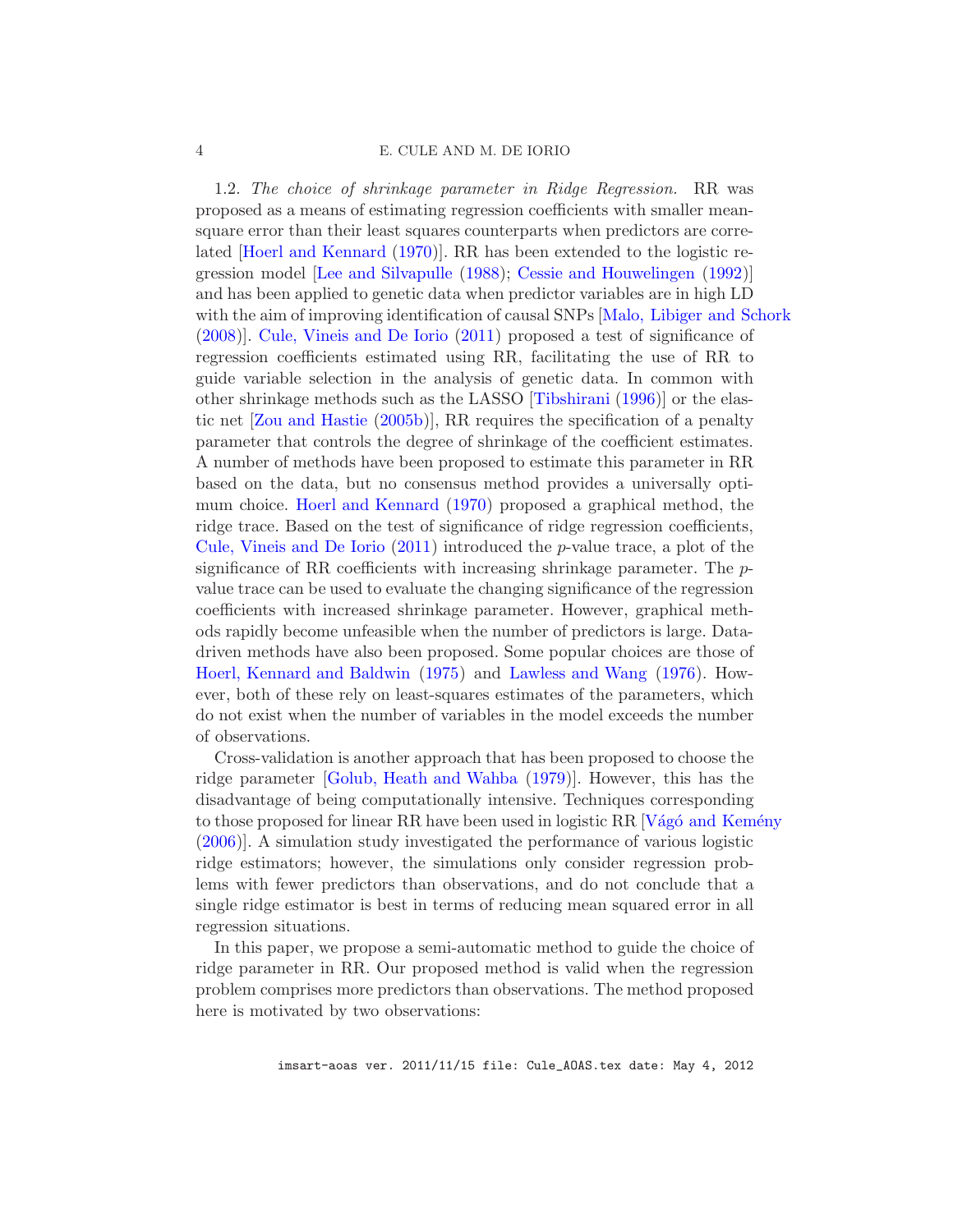The first observation is that the ridge estimator proposed by [Hoerl, Kennard and Baldwin](#page-29-7) [\(1975\)](#page-29-7) is based on the "ideal" ridge estimator. This "ideal" estimator is defined through the true (but unknown) regression coefficients, and is derived by first transforming the model into canonical form. In their ridge estimator, [Hoerl, Kennard and Baldwin](#page-29-7) [\(1975](#page-29-7)) replace the unknown regression coefficients in the "ideal" estimator with their least squares counterparts. In data, such as genetic data, with more predictors than observations, these least squares estimates do not exist. However, due to the correlation structure in genetic data, it is likely that most of the variance in the predictors is explained by the first few components when the model is transformed to canonical form. By transforming the model in this way and using only the first few principal components (PCs) in the estimator of [Hoerl, Kennard and Baldwin](#page-29-7) [\(1975\)](#page-29-7), we can feasibly construct a ridge parameter based on the meaningful component directions in a genetic data set.

The second motivation is arrived at by considering the relationship between RR and principal components regression (PCR, [Hastie, Tibshirani and Friedman](#page-29-9) [\(2009\)](#page-29-9)). RR coefficients can be derived by shrinking the coefficients from a PCR including all the components, in proportion to their corresponding eigenvalues. Coefficients corresponding to components which explain a smaller proportion of variance in the data are shrunk more. [Hastie and Tibshirani](#page-29-10) [\(1990\)](#page-29-10) define the degrees of freedom for variance of a penalised regression fit. In PCR, the degrees of freedom for variance are equal to the number of components retained in the model; in RR, the degrees of freedom for variance depend on the ridge parameter. By restricting the degrees of freedom for variance in a ridge regression fit to be the same as for a corresponding PCR we can develop a model with the same prediction variance as a PCR. In situations that commonly arise in GWAS, this results in a model with smaller bias than the corresponding PCR. This is because whilst PCR discards the information in the components not used in the model, RR 'spreads out' the shrinkage across all components, thus making more efficient use of the degrees of freedom for variance. The components that explain less of the variance in the data are penalised more. The result is a model with smaller average prediction error.

The remainder of this paper is organised as follows: In Section [2](#page-5-0) we introduce RR and derive our proposed ridge estimator. In Section [3](#page-13-0) we illustrate aspects of our approach using simulation studies. In Section [4](#page-16-0) we present an evaluation of our method using data on Bipolar Disorder from the Wellcome Trust Case-Control Consortium (WTCCC) [\[WTCCC](#page-31-3) [\(2007](#page-31-3))] to construct a prediction model. This model is then evaluated using data from the Genetic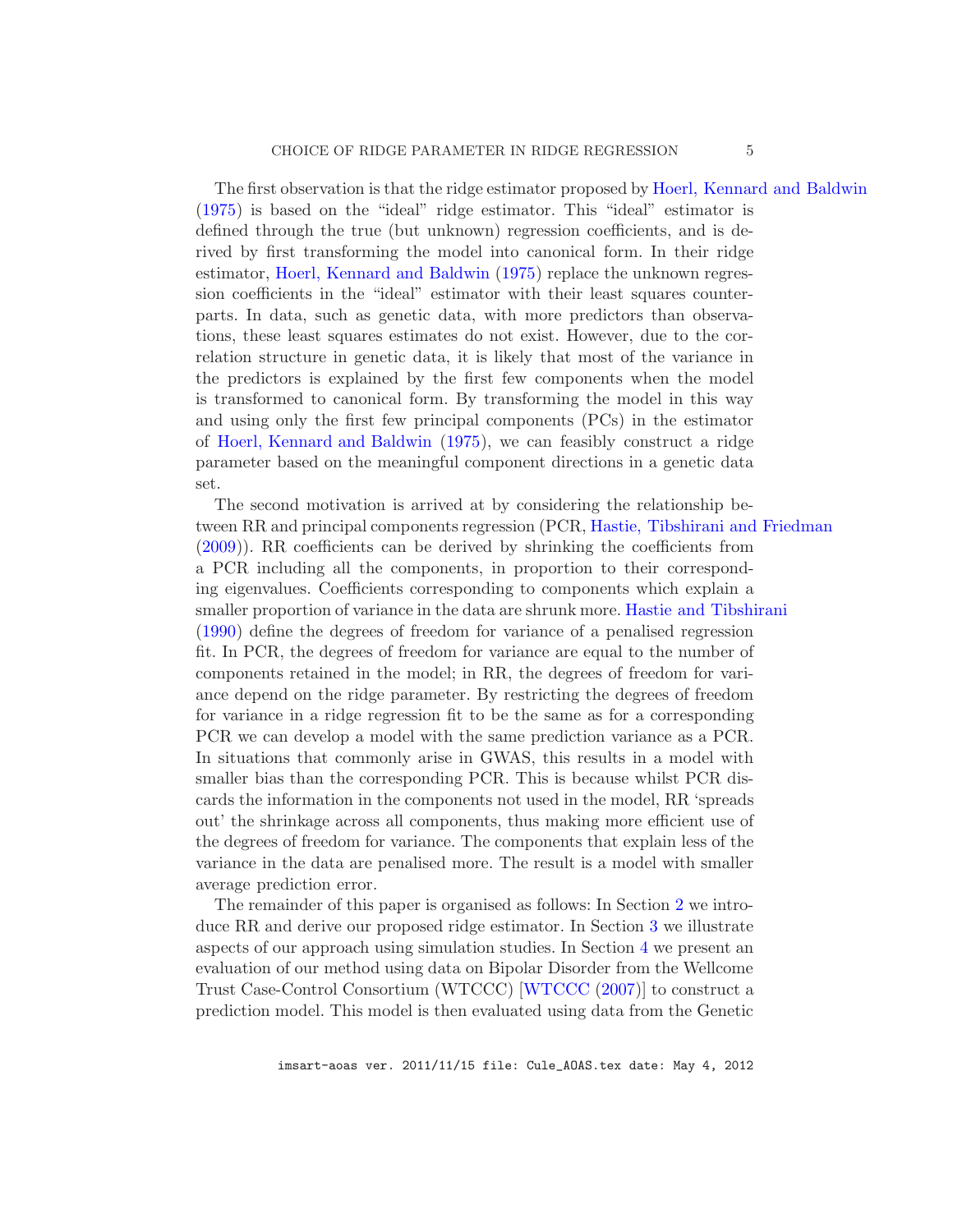### 6 E. CULE AND M. DE IORIO

Association Information Network (GAIN) [\[Smith et al.](#page-30-8) [\(2009](#page-30-8))]. In Section [5](#page-18-0) we discuss some computational issues that arise when fitting a ridge regression model to very high-dimensional data.

### <span id="page-5-0"></span>2. Ridge estimator.

2.1. *Regression.* Consider a regression problem in which each data point  $(Y_i, \mathbf{x}_i), i = 1, \ldots, n$ , comprises a response variable  $Y_i$  and a corresponding vector of p predictors,  $\mathbf{x}_i = (x_1, \ldots, x_p)$ . In the linear regression model, the relationship between  $n$  such responses and predictors is given by:

<span id="page-5-2"></span>
$$
Y = X\beta + \epsilon
$$

Here,  $\mathbf{Y} = (Y_1, \ldots, Y_n)$  and **X** is an  $n \times p$  matrix with rows  $\mathbf{x}_i$ .  $\boldsymbol{\beta} =$  $(\beta_1,\ldots,\beta_n)$  is a vector of regression coefficients, and  $\boldsymbol{\epsilon}=(\epsilon_1,\ldots,\epsilon_n)$  is a vector of independent and identically distributed normally distributed random errors,  $\mathbb{E}(\epsilon_i) = 0$  and  $\mathbb{E}(\epsilon_i^2) = \sigma^2$ . When **X** is of full rank, the least-squares estimators of the p parameters  $\beta_1 \dots \beta_p$  are uniquely estimated by

<span id="page-5-1"></span>(2.2) 
$$
\hat{\boldsymbol{\beta}} = (\mathbf{X}'\mathbf{X})^{-1}\mathbf{X}'\mathbf{Y}
$$

2.2. *Regularised regression.* Ordinary least squares (OLS) estimates of β are often not appropriate in the analysis of genetic data. Where predictors are highly correlated, as is often the case for genetic data, OLS estimates  $\beta$  can be unstable, having large variance. In a GWAS, nearby SNPs can be exactly correlated, leading to exact collinearity in **X**. Then, estimates of  $\beta$ are not uniquely defined because the matrix  $X'X$  is singular and cannot be inverted. When the number of predictors,  $p$ , exceeds the number of observations, n, again OLS estimates of  $\beta$  are not uniquely defined. A number of penalised regression approaches have been proposed to address this problem. Two of these are described here: ridge regression (RR) and principal components regression (PCR).

In both RR and PCR, as in ordinary least squares regression (OLSR), the fitted values of  $\bf{Y}$  can be expressed as

<span id="page-5-3"></span>
$$
\hat{\mathbf{Y}} = \mathbf{H}\mathbf{Y}
$$

Here, H is the 'hat matrix', or projection matrix, and it relates the fitted values  $\hat{Y}$  to the observed values Y. In OLSR, RR and PCR, H is of the form

(2.4) H = XGX′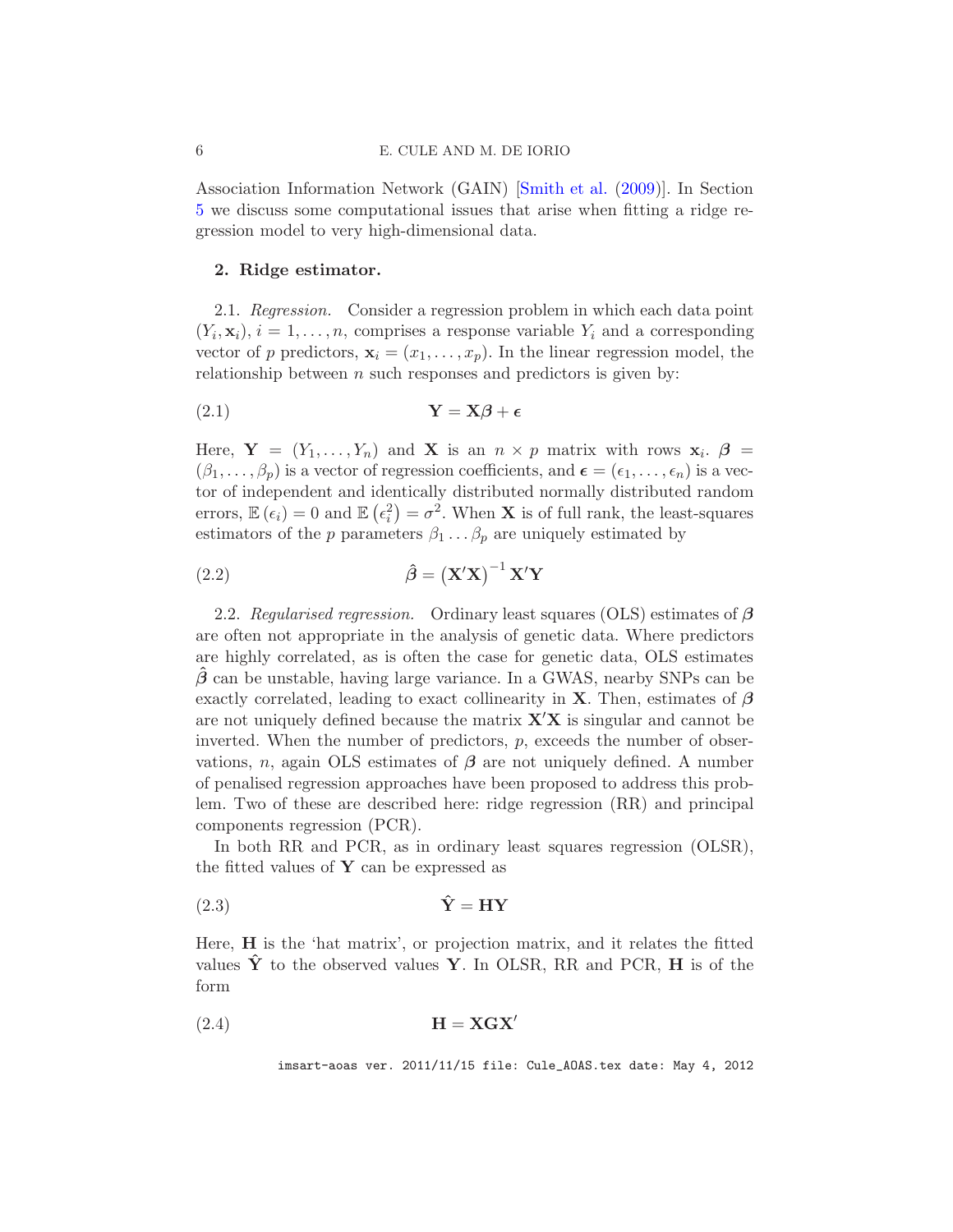The definition of  $G$  depends on the model being fitted. In OLSR,  $G =$  $(\mathbf{X}'\mathbf{X})^{-1}$ , (see Equation [\(2.2\)](#page-5-1)) and  $\hat{\mathbf{Y}} = \mathbf{X} (\mathbf{X}'\mathbf{X})^{-1} \mathbf{X}'\mathbf{Y} = \mathbf{X}\hat{\boldsymbol{\beta}}$ . Both RR and PCR use **G** that approximates  $(X'X)^{-1}$  in a different way [\[Brown](#page-29-11)  $(1993)$ ].

In RR,  $\mathbf{G} = (\mathbf{X}'\mathbf{X} + k\mathbf{I}_p)^{-1}$  where k is the ridge parameter and  $\mathbf{I}_p$  is the p-dimensional identity matrix.

<span id="page-6-0"></span>In PCR,  $G$  is formed by taking the eigendecomposition of  $X'X$ :

$$
X'X = Q\Lambda Q'
$$

Columns  $q_j$  of Q form the eigenvectors of  $\mathbf{X}'\mathbf{X}$  and  $\mathbf{\Lambda} = \text{diag}(\lambda_1 \geq \lambda_2 \geq \cdots \geq \lambda_{p-1} \geq \lambda_p)$ is the diagonal matrix with diagonal elements the eigenvalues of  $X'X$  in descending order. Then,  $G$  for a PCR using the first  $r$  components is given by

(2.6) 
$$
\mathbf{G} = \sum_{j=1}^{r} (1/\lambda_j) q_j q'_j
$$

2.3. *Ridge regression estimators.* As discussed in Section [1.2,](#page-2-0) a number of methods have been proposed in the literature to estimate k based on the data. One popular estimator, proposed by [Hoerl, Kennard and Baldwin](#page-29-7) [\(1975\)](#page-29-7), is easier to understand when the linear regression model in Equation [\(2.1\)](#page-5-2) is written in canonical form:

With columns of  $X$  centred and scaled such that  $X'X$  is in correlation form, the eigendecomposition of  ${\bf X}'{\bf X}$  (Equation [\(2.5\)](#page-6-0)) yields a matrix Q with columns  $q_i$  the eigenvectors of **X'X** and the diagonal elements  $\lambda_i$  of  $\Lambda$ the corresponding eigenvalues.

Taking  $\mathbf{Z} = \mathbf{X} \mathbf{Q}$  and  $\alpha = \mathbf{Q}'\beta$ , the model in Equation [\(2.1\)](#page-5-2) can be rewritten in canonical form as

$$
(2.7) \t\t Y = Z\alpha + \epsilon
$$

Columns of **Z** are the  $t = \min(n, p)$  principal components of **X**. The OLS estimator for  $\alpha$  is

<span id="page-6-2"></span>
$$
\hat{\alpha} = \Lambda^{-1} \mathbf{Z}' \mathbf{Y}
$$

and this is related to  $\hat{\beta}$  as

<span id="page-6-1"></span>
$$
\hat{\alpha} = \mathbf{Q}'\hat{\beta}
$$

In PCR,  $\hat{\boldsymbol{\alpha}}$  are the regression coefficients of a subset of the PCs that form the columns of **Z**. In RR, all coefficients  $\alpha_i$  are used. With ridge parameter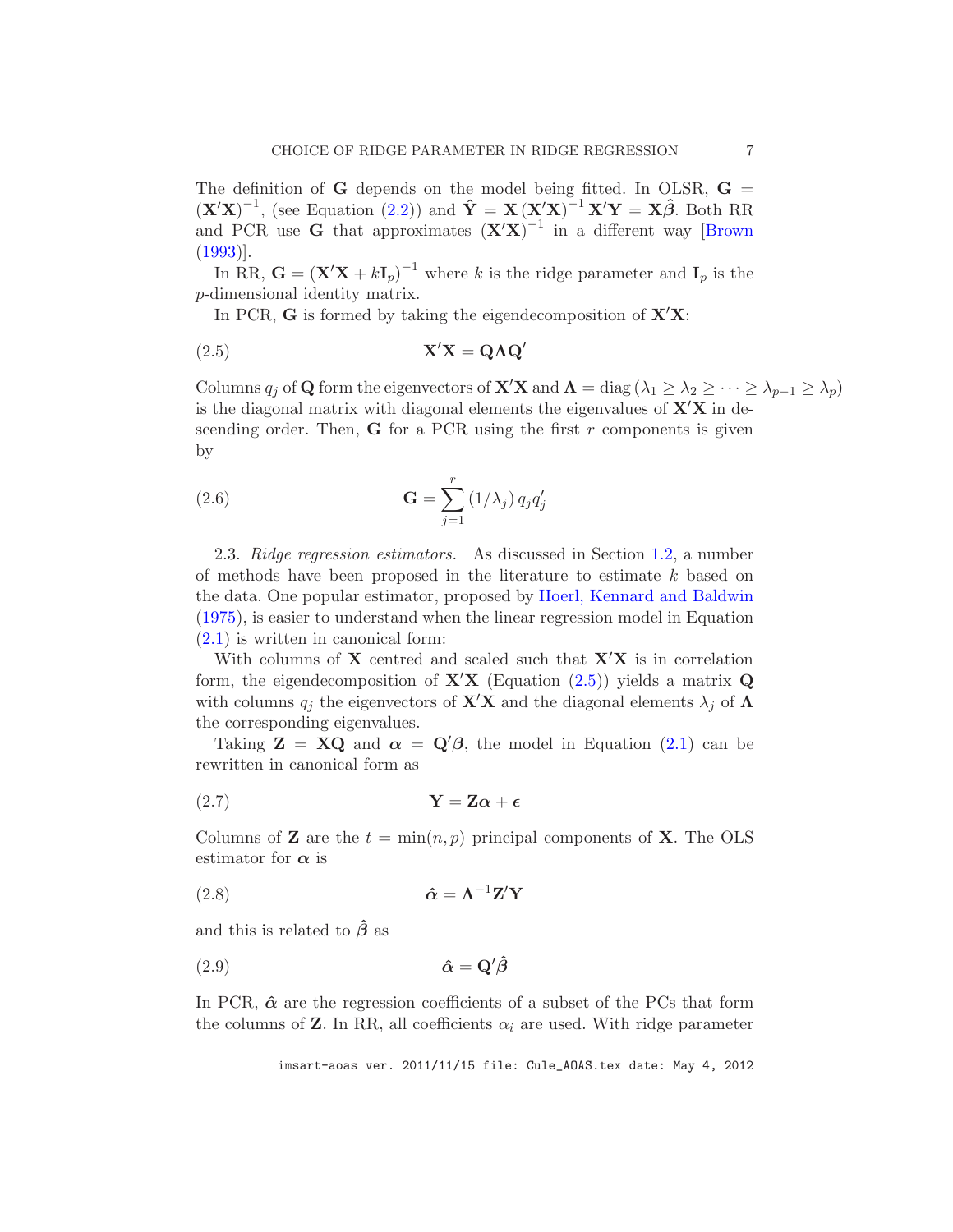$k$ , estimates of RR coefficients are given, in canonical form, by

<span id="page-7-4"></span>(2.10) 
$$
\hat{\alpha}_{kj} = \frac{\lambda_j}{\lambda_j + k} \hat{\alpha}_j
$$

These estimated coefficients can be returned to the original form of the model using the transformation in Equation [\(2.9\)](#page-6-1).

[Hoerl, Kennard and Baldwin](#page-29-7) [\(1975\)](#page-29-7) propose estimating  $\hat{k}$  from the data as:

<span id="page-7-0"></span>(2.11) 
$$
k_{\text{HKB}} = \frac{p\hat{\sigma}^2}{\hat{\alpha}'\hat{\alpha}} = \frac{p\hat{\sigma}^2}{\hat{\beta}'\hat{\beta}}
$$

This ridge estimator is motivated as the harmonic mean of the 'ideal' generalized ridge estimator in terms of minimizging MSE.  $\hat{\alpha}$  in this estima-tor are the PCR coefficients, and are estimated as in equation [\(2.8\)](#page-6-2).  $\hat{\sigma}^2$  is estimated by

<span id="page-7-1"></span>(2.12) 
$$
\hat{\sigma}^2 = \frac{(\mathbf{Y} - \mathbf{X}\hat{\boldsymbol{\beta}})'(\mathbf{Y} - \mathbf{X}\hat{\boldsymbol{\beta}})}{n - p}
$$

We also investigated the performance of ridge estimators based on that proposed by [Lawless and Wang](#page-30-7) [\(1976\)](#page-30-7). However we found that these performed less well than estimators based on the estimator of [Hoerl, Kennard and Baldwin](#page-29-7)  $(1975).$  $(1975).$ 

As mentioned in Section [1.2,](#page-2-0) the ridge estimator  $k_{HKB}$  (Equation [\(2.11\)](#page-7-0)) is not useful when the data comprise more predictors than observations, as in such situations OLS estimates of the parameters  $\sigma^2$  and  $\beta$  do not exist, resulting in  $k_{HKB}$  being undefined. However, with the model in canonical form,  $k_{HKB}$  is written as:

(2.13) 
$$
k_{\text{HKB}} = \frac{p\hat{\sigma}^2}{\hat{\alpha}'\hat{\alpha}}
$$

<span id="page-7-2"></span>(2.14) 
$$
\hat{\sigma}^2 = \frac{(\mathbf{Y} - \mathbf{Z}\hat{\boldsymbol{\alpha}})'(\mathbf{Y} - \mathbf{Z}\hat{\boldsymbol{\alpha}})}{n - p}
$$

We consider a regression situation in which most of the variance in  $X$  is explained by its first few PCs. Then, we propose a ridge penalty that uses the harmonic mean of the 'ideal' penalties of only these first  $r$  components, resulting in a ridge penalty of the form:

<span id="page-7-3"></span>(2.15) 
$$
k_r = \frac{r\hat{\sigma}_r^2}{\sum_{j=1}^r \hat{\alpha}_j^2}
$$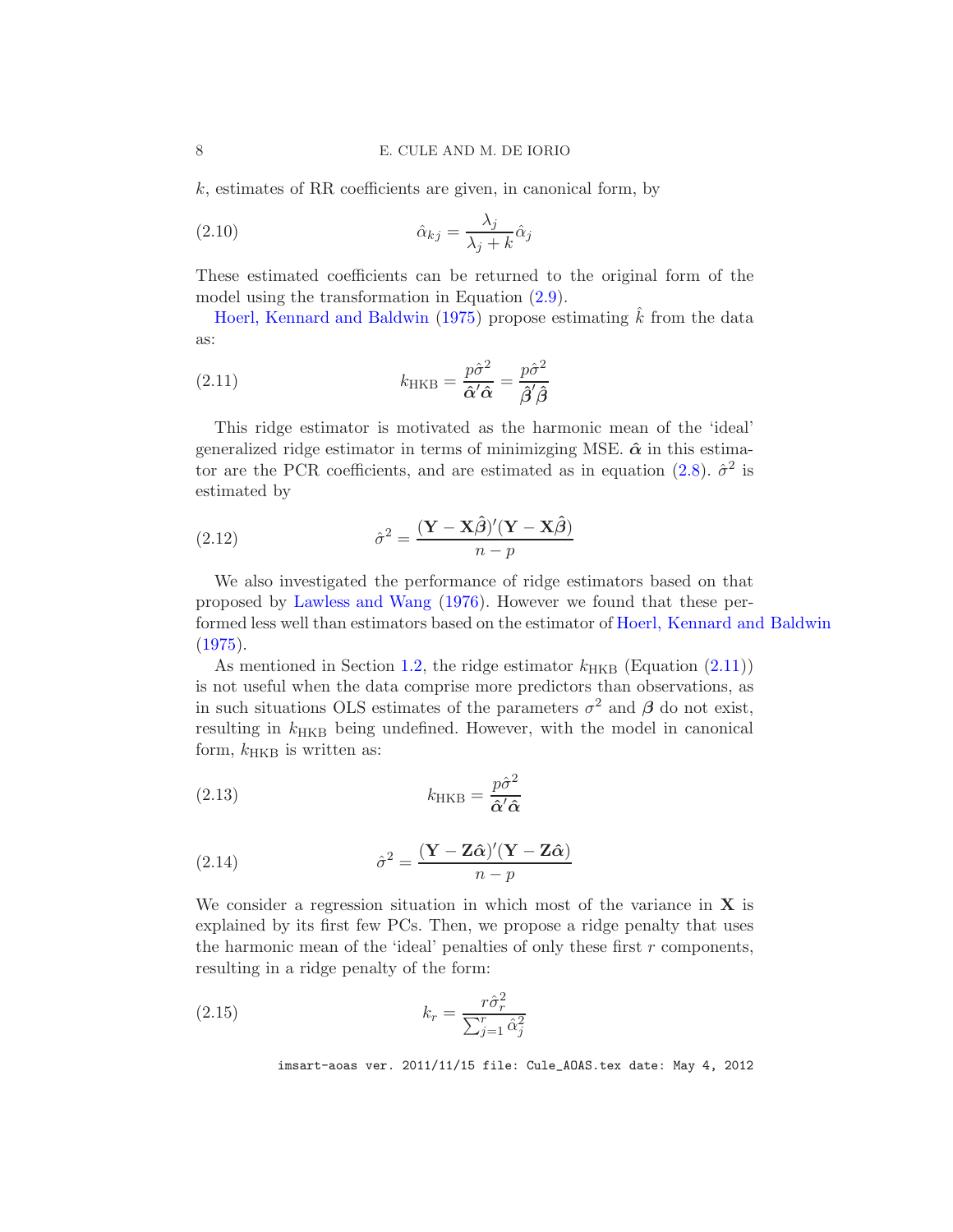Here,

<span id="page-8-0"></span>(2.16) 
$$
\hat{\sigma}_r^2 = \frac{(\mathbf{y} - \mathbf{Z}_r \hat{\alpha}_r)'(\mathbf{y} - \mathbf{Z}_r \hat{\alpha}_r)}{n - r}
$$

and  $\mathbb{Z}_{r}$  and  $\hat{\alpha}_{r}$  contain the first r columns and the first r elements of Z and  $\hat{\alpha}$  respectively. Before  $k_r$  can be used in practise, we must decide the number of PCs, r, to use in its calculation.

As a starting point, we address whether it is more useful to include all non-zero PCs (of which there are at most  $\min(n, p)$ ), or to include fewer than all the non-zero PCs. To this end we reanalyse the data analysed by [Hoerl, Kennard and Baldwin](#page-29-7) [\(1975](#page-29-7)), extending their results to compare the shrinkage parameter  $k_r$  to  $k_{HKB}$ . The data being reanalysed are a ten-factor dataset consisting of 36 observations. These data were first discussed by [Gorman and Toman](#page-29-12) [\(1966](#page-29-12)) and are described in [Daniel, Wood and Gorman](#page-29-13) [\(1999\)](#page-29-13). They relate to describing the operation of a petroleum refining unit. Following the approach taken by [Hoerl, Kennard and Baldwin](#page-29-7) [\(1975\)](#page-29-7), we use the ten-factor dataset as a design matrix in a simulation study. In each replicate, a vector of regression coefficients with a specified squared length is simulated. As in [Hoerl, Kennard and Baldwin](#page-29-7) [\(1975](#page-29-7)) we find that, subject to normalisation, our results are not sensitive to this value. Response variables are simulated at a range of signal-to-noise ratios. For each signal-to-noise ratio, 1000 replicates are simulated, and results are reported as an average of these. [Hoerl, Kennard and Baldwin](#page-29-7) [\(1975](#page-29-7)) tabulate the mean squared error under both the linear and ridge models and report the percentage of replicates linear regression gives rise to estimates  $\beta$  with smaller smaller mean squared error than ridge estimates  $\hat{\beta}_{k_{HKB}}$  with  $k_{HKB}$  defined as in Equation [\(2.11\)](#page-7-0). Following this approach, in Figure [1](#page-26-0) we plot the percentage of replicates that  $k_r$  results in ridge estimates  $\hat{\beta}_{k_r}$  with smaller mean squared error than the estimates obtained using the shrinkage parameter  $k_{HKB}$ . From this figure we see that, when the signal to noise ratio is not too low, estimates of  $\hat{\beta}$  with smaller mean squared error are obtained using  $k_r$  with  $r < p$  than when using  $k_{HKB}$ .

With evidence that using  $k_r$  with  $r < p$  as a shrinkage estimator can result in improved estimates of  $\beta$  compared to when  $k_{HKB}$  is used, our method is naturally extensible to data with more predictors than observations  $(p > n)$ . Whilst OLS estimators are not defined when there are more predictors than observations, the eigenvectors and corresponding eigenvalues of the correlation matrix can be determined, and the first r of these used to compute  $k_r$ . Again, we need to determine whether inclusion of all nonzero PCs results in estimates with smallest prediction error or whether smaller prediction error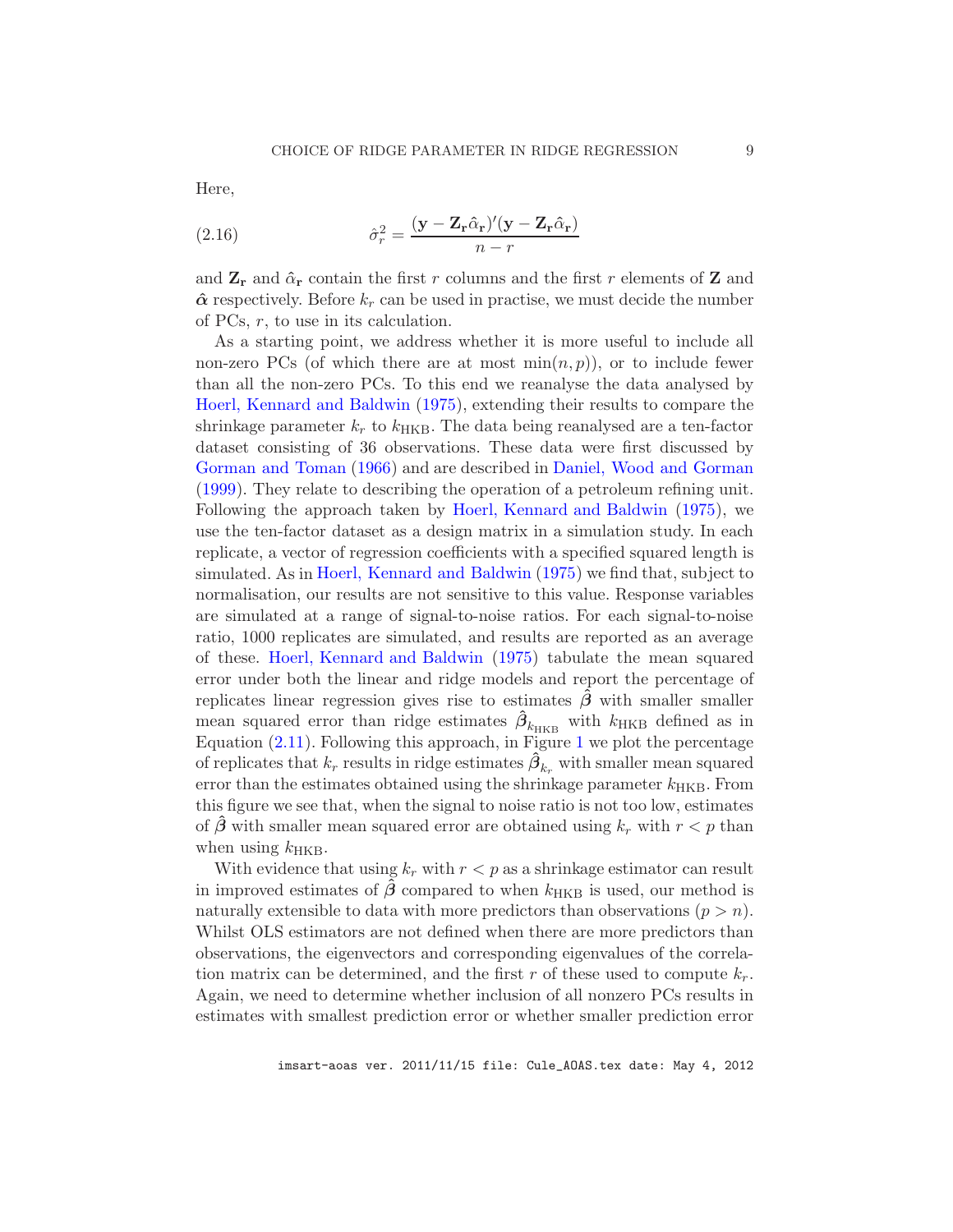is obtained when using the first r PCs,  $r < n$ . In Table [2](#page-24-0) we report average PSE when  $k_r$  is calculated using different numbers of PCs, in simulated genetic data with more predictors than observations. Because results are averaged over ten replicates, instead of reporting PSE at different values of r, we report PSE at different cumulative proportions of variance explained by the the PCs, because in different replicates the correlation structure, and thus the proportion of variance explained by a given number of principal components, differs. We see that minimum PSE is obtained when fewer than the maximum number of PCs are used to compute  $k_r$ .

<span id="page-9-1"></span>2.4. *Semi-automatic choice of* k*.* We investigate two methods for choosing the number of PCs, r, to use in the computation of  $k_r$ . We use the crossvalidated PRESS statistic [\[De Iorio, Ebbles and Stephens](#page-29-14) [\(2007](#page-29-14))], and we use the number of PCs such that the degrees of freedom for variance of the model is equal to the number of PCs used in its calculation. This results in a model with the same degrees of freedom for variance as a PCR using r PCs, but with the penalization shared out among all the PCs.

We are interested in the predictive performance of a model on independent test data. For a regression fit which can be expressed in the form of Equation [\(2.3\)](#page-5-3), PSE can be written as:

(2.17) 
$$
\text{PSE} = \sigma^2 + \frac{\text{tr}(\mathbf{H}\mathbf{H}')}{n}\sigma^2 + \frac{\mathbf{b}'\mathbf{b}}{n}
$$

where  $\mathbf{b} = \mathbf{Y} - \mathbf{X}\hat{\boldsymbol{\beta}}$  is the bias, the distance between the fitted estimates and the true ones. The first term measures the (unavoidable) noise in  $Y$ , the second measures variance in the prediction estimates. Above, we have determined expressions for  $H$  in OLSR, RR and PCR. In OLSR,  $tr(HH') =$  $p$ , the number of parameters in the regression fit. The aim in penalised regression is to reduce the variance whilst introducing a little bias, keeping the overall PSE lower than that of OLSR. In PCR,  $tr(HH') = r$ , the number of components used in the penalised regression fit.

In RR, it is straightforward to find a shrinkage parameter  $k$  such that  $\mathrm{tr}(\mathbf{H}_k \mathbf{H}'_k) = r$  where r is any specified value, by noting that  $\mathrm{tr}(\mathbf{H}_k \mathbf{H}'_k) =$  $\sum_{j=1}^p$  $\lambda_j^2$  $\frac{\lambda_j}{(\lambda_j+k)^2}$  and using numerical methods to find k. Thus, we can compare PCR and RR in terms of prediction error when the variance,  $\frac{\text{tr}(\mathbf{H}\mathbf{H}')}{n}$  $\frac{\mathbf{H}\mathbf{H}'}{n} \sigma^2$ , is equal in both models. With  $\text{Var}(\hat{Y}) = \sigma^2$  fixed, we are only interested in the bias term and we can find an expression for this also, by noting that:

<span id="page-9-0"></span>(2.18) 
$$
\mathbf{b} = \left[ \mathbf{X} - \mathbf{X} \mathbf{G} \mathbf{X}' \mathbf{X} \right] \boldsymbol{\beta}
$$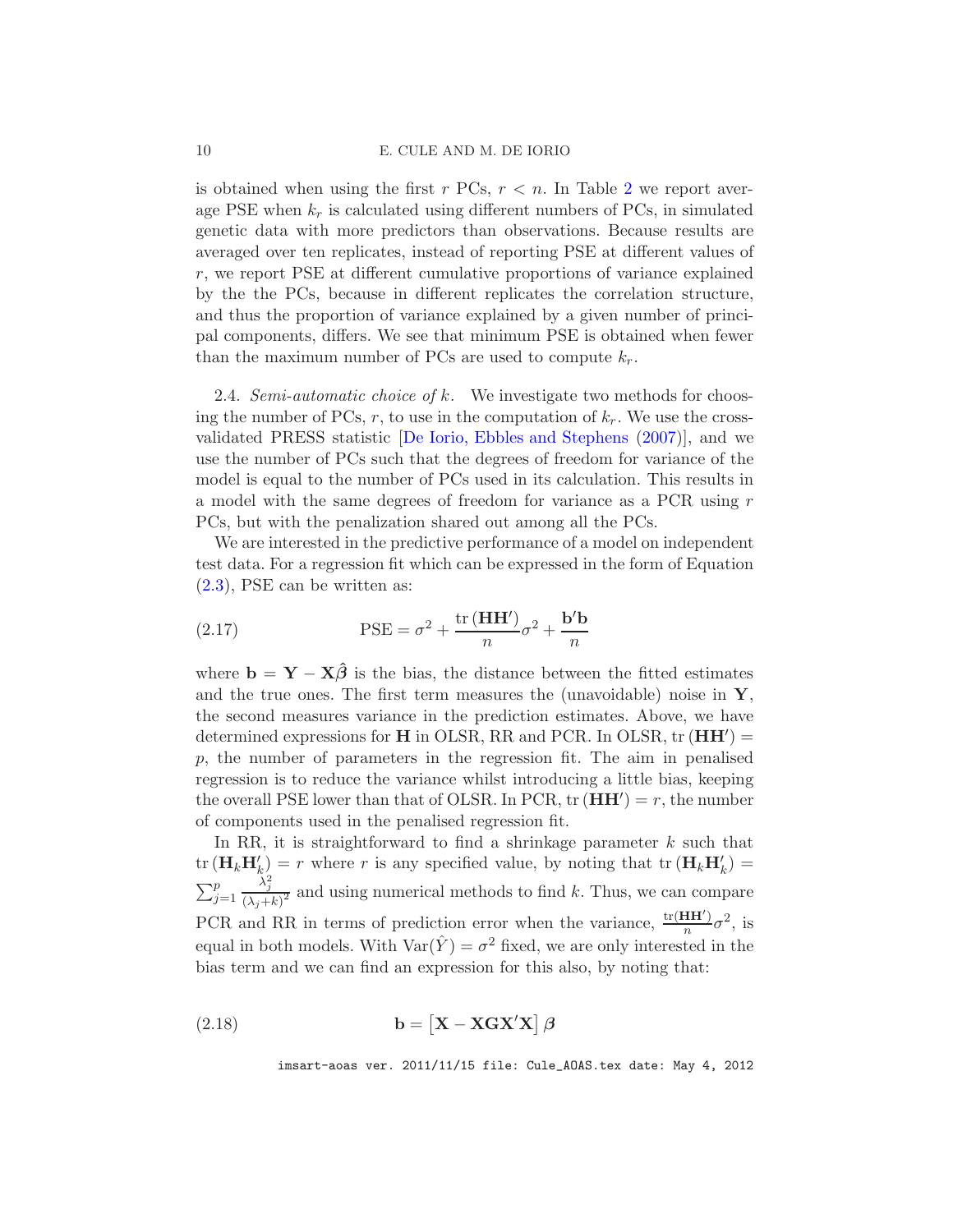In OLSR, the estimates are unbiased  $(b = 0)$ . In a simulation study with  $\beta$  known, we can compare the bias in RR and PCR when the variance of the fitted  $\hat{\mathbf{Y}}$  in each model is fixed such that  $tr(\mathbf{HH}') = r$ .

In PCR, the coefficients of the first  $r$  PCs are their least squares counterparts; the coefficients of the remaining components are set to zero. Thus the bias is the difference between zero and the least squares estimate of the coefficient of the  $r+1...$  t<sup>th</sup> components, where  $t = \min(n, p)$  is the maximum number of PCs.

In RR the bias is more 'spread out' among the  $t$  components as the least squares estimate of each coefficient is 'shrunk' by  $\frac{\lambda_j}{\lambda_j + k}$ .

We illustrate this using a simulation study. The patterns of predictors and coefficients used by [Zou and Hastie](#page-31-4) [\(2005a](#page-31-4)) are used here, to cover a range of parameter values and correlation structures. All scenarios comprise more observations than predictors; nonetheless they illustrate the bias-variance decomposition of the PSE. The error in  $Y$  is accounted for by other terms in the prediction error; therefore in calculating the bias we consider only the predictors and coefficients. The four regression scenarios are detailed in Table [1.](#page-24-1)

In Figure [2,](#page-27-0) we plot  $\mathbf{b}'\mathbf{b}/n$  using **b** defined as in Equation [\(2.18\)](#page-9-0) for  $r = 1, \ldots, t$ . We see that for regression scenarios (1), (3) and (4), the bias is typically lower for RR than for PCA. The only scenario in which PCA has lower bias than RR is scenario (2), where there is moderate correlation among the predictors but all the coefficients have the same effect size, a situation that is unlikely to arise in genetic data. We can see the smooth decrease in the bias with RR whereas in PCR the bias decreases in a stepwise manner, with each step corresponding to the inclusion of one more component in the model. As  $r$  approaches  $t$ , the fitted coefficients approach their least squares counterparts and the bias approaches 0, its value in OLSR.

<span id="page-10-0"></span>2.5. *Degrees of Freedom: other definitions.* OLSR, RR and PCR all result in models of the form given in Equation [\(2.3\)](#page-5-3). For models that can be expressed in this form, several definitions of effective degrees of freedom have been proposed [\[Hastie and Tibshirani](#page-29-10) [\(1990](#page-29-10))].

The effective number of parameters,  $tr(H)$ , gives an indication of the amount of fitting that  $H$  does. As discussed in section [2.4,](#page-9-1)  $tr(HH')$  can be defined as the effective degrees of freedom for variance. The degrees of freedom for error, as used in the denominator of the estimate of  $\sigma^2$  (Equation  $(2.12)$ ) is given by  $n-\text{tr}(2\mathbf{H}-\mathbf{H}\mathbf{H}')$ , thus the effective number of parameters in the degrees of freedom for error is  $tr(2H - HH')$ .

In OLSR, RR and PCR it can be shown that  $tr(HH') \leq tr(H) \leq$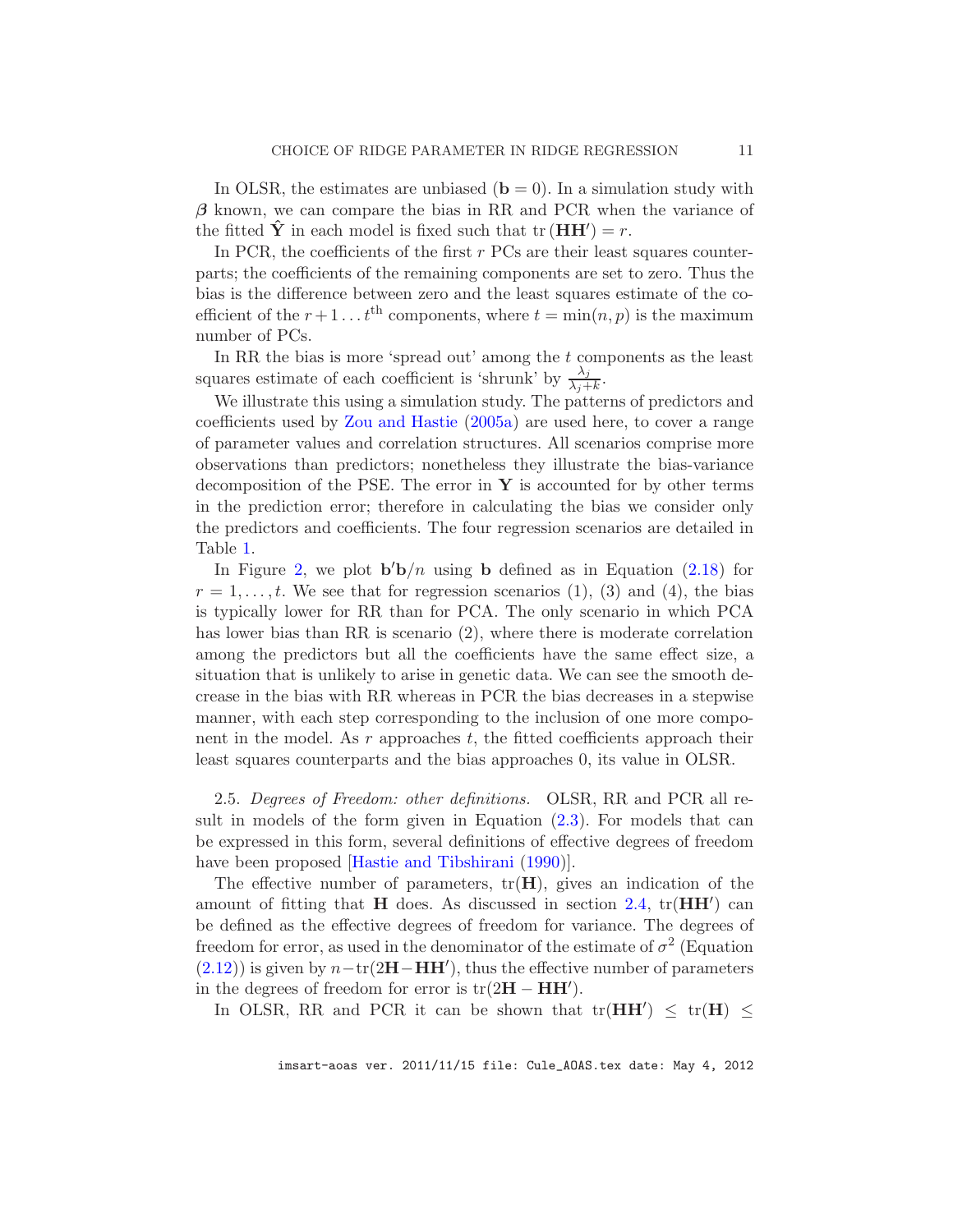tr(2H − HH′ ) [\(Hastie and Tibshirani](#page-29-10) [\(1990\)](#page-29-10), see Appendix [B\)](#page-22-0). In OLSR, all three definitions of degrees of freedom reduce to to  $p$ , the number of parameters in the model. In PCR, all three definitions reduce to  $r$ , the number of components retained in the PCR. In RR with  $k > 0$ , the three definitions take values that follow the above inequalities. For each of the definitions, it is possible to choose the ridge parameter such that the effective degrees of freedom equal some specified value. For a fixed value of the effective degrees of freedom, it can be shown that  $k_{HH'} < k_H < k_{2H-HH'}$  where  $k_{HH'}$  is k such that  $tr(HH') = r$ ,  $k_H$  is k such that  $tr(H) = r$  and  $k_{2H-HH'}$  is k such that  $tr(2H-HH') = r$  (for the same value of r in all three cases). The larger the value of  $k$ , the further the ridge estimates are from the OLS estimates. Thus, choosing k such that  $tr(HH') = r$  (among the three definitions of degrees of freedom) results in regression coefficient estimates that are closest to the OLS estimates. The proof of these assertions is given in Appendix [B.](#page-22-0)

2.6. *A prior on the number of components.* RR has a Bayesian interpretation. RR coefficients are the maximum *a posteriori* estimates in a regression setting where, using the canonical form of the linear regression model:

(2.19) 
$$
\mathbf{Y} \sim \mathcal{N} \left( \mathbf{Z} \alpha, \sigma^2 \mathbf{I} \right)
$$

Further, we assume that elements of  $\alpha$  are exchangeable and have a prior distribution

$$
\alpha_j \sim \mathcal{N}\left(0, \sigma_\alpha^2\right)
$$

Then, a Bayes estimator for  $\alpha$  is  $\alpha^*$ , [\[Lawless and Wang](#page-30-7) [\(1976](#page-30-7))] with

(2.21) 
$$
\hat{\alpha}_j^* = \frac{\lambda_j}{\lambda_j + \frac{\sigma^2}{\sigma_\alpha^2}} \hat{\alpha}_j
$$

If we estimate  $\sigma^2$  by  $\hat{\sigma}^2$  as in Equation [\(2.14\)](#page-7-2), and set  $\sigma_\alpha^2$  equal to  $\frac{\hat{\alpha}'\hat{\alpha}}{p}$  $\frac{\alpha}{p}$ , then we obtain the ridge estimator  $k_{HKB}$  (Equation [\(2.11\)](#page-7-0)) of [Hoerl, Kennard and Baldwin](#page-29-7) [\(1975\)](#page-29-7). To obtain the proposed estimator  $k_r$  (Equation [\(2.15\)](#page-7-3)), we estimate  $\sigma^2$  by  $\hat{\sigma}_r^2$  (Equation [\(2.16\)](#page-8-0)), and set  $\sigma_\alpha^2$  equal to  $\frac{\sum_{j=1}^r \hat{\alpha}_j^2}{r}$ .

To continue with the estimation of  $\alpha$  from a Bayesian perspective, we can put a prior on the number of components, r. Then, the marginal prior on  $\alpha$ becomes

<span id="page-11-0"></span>(2.22) 
$$
\alpha | \mathbf{X}, \mathbf{Y} \sim \mathcal{N}\left(0, \sum_{r=1}^{p} \Pr(R = r) \sigma_{\alpha_r}^2\right)
$$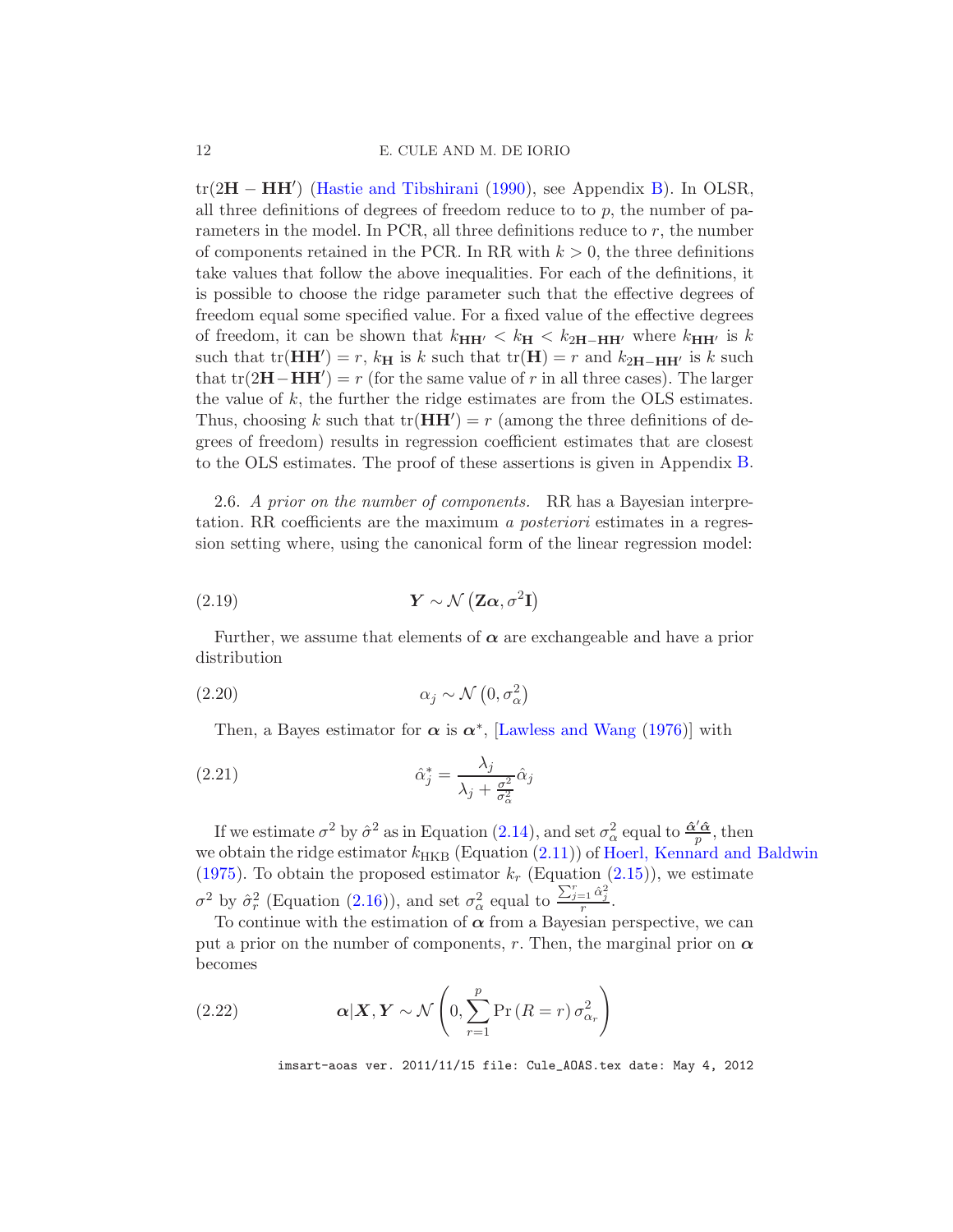We considered the effect of different prior distributions on  $r$  on the marginal prior on  $\alpha$ . Simulation studies showed that the use of the proposed estimator  $k_r$  with r chosen such that  $r = \text{tr}(\mathbf{H}'\mathbf{H})$  results in a ridge regression estimator that shrinks the coefficients more than when a uniform prior on r, Pr  $(R = r) = \frac{1}{\min(n,p)}$ , was used in Equation [\(2.22\)](#page-11-0) (results not shown).

2.7. *Ridge Logistic Regression.* The logistic regression model is commonly used to model the effect of one or more predictors when the response is binary. In logistic regression, similar problems arise when estimating regression coefficients when data are highly correlated or high dimensional. Maximum likelihood estimates may have large variance or, in cases of exact collinearity or more predictors than observations, be undefined. Ridge logistic regression has been considered in the literature as a means of addressing these difficulties. [Schaefer, Roi and Wolfe](#page-30-9) [\(1984](#page-30-9)) propose a 'Ridge type' estimator and demonstrate that it will result in coefficient estimates with smaller mean squared error than the maximum likelihood estimator when the predictor variables are collinear. The ridge penalty proposed by [Schaefer, Roi and Wolfe](#page-30-9) [\(1984\)](#page-30-9) is:

$$
(2.23) \t\t k = \frac{p}{\hat{\beta}'\hat{\beta}}
$$

[Lee and Silvapulle](#page-30-5) [\(1988](#page-30-5)) consider this ridge estimator together with an alternative, and find the performance in terms of mean squared error depends on the structure of the data. [Cessie and Houwelingen](#page-29-5) [\(1992\)](#page-29-5) use generalized cross-validation to guide their choice of ridge parameter.

Principal components logistic regression (PCLR, [Aguilera, Escabias and Valderrama](#page-29-15) [\(2006\)](#page-29-15)) has been used to overcome the problems associated with correlated predictors in logistic regression. In PCLR, the PCs of  $X$  are used as covariates in the logistic regression model. We use increasing numbers of PCs in a PCLR to compute the shrinkage parameter and degrees of freedom. For a PCLR using r components, the corresponding penalty is calculated as

$$
k_{\mathbf{r}} = \frac{r}{\hat{\alpha}'_r \hat{\alpha}_r}
$$

where  $\hat{\alpha}_r$  is the vector of r regression coefficients computed using PCLR.

To estimate the effective degrees of freedom of the logistic regression model, we used the trace of the square of the hat matrix (as in linear regression). The hat matrix is calculated as:

$$
\mathbf{H} = \left(\mathbf{X}'\mathbf{W}\mathbf{X} + k\mathbf{I}\right)^{-1}\mathbf{X}'\mathbf{W}\mathbf{X}
$$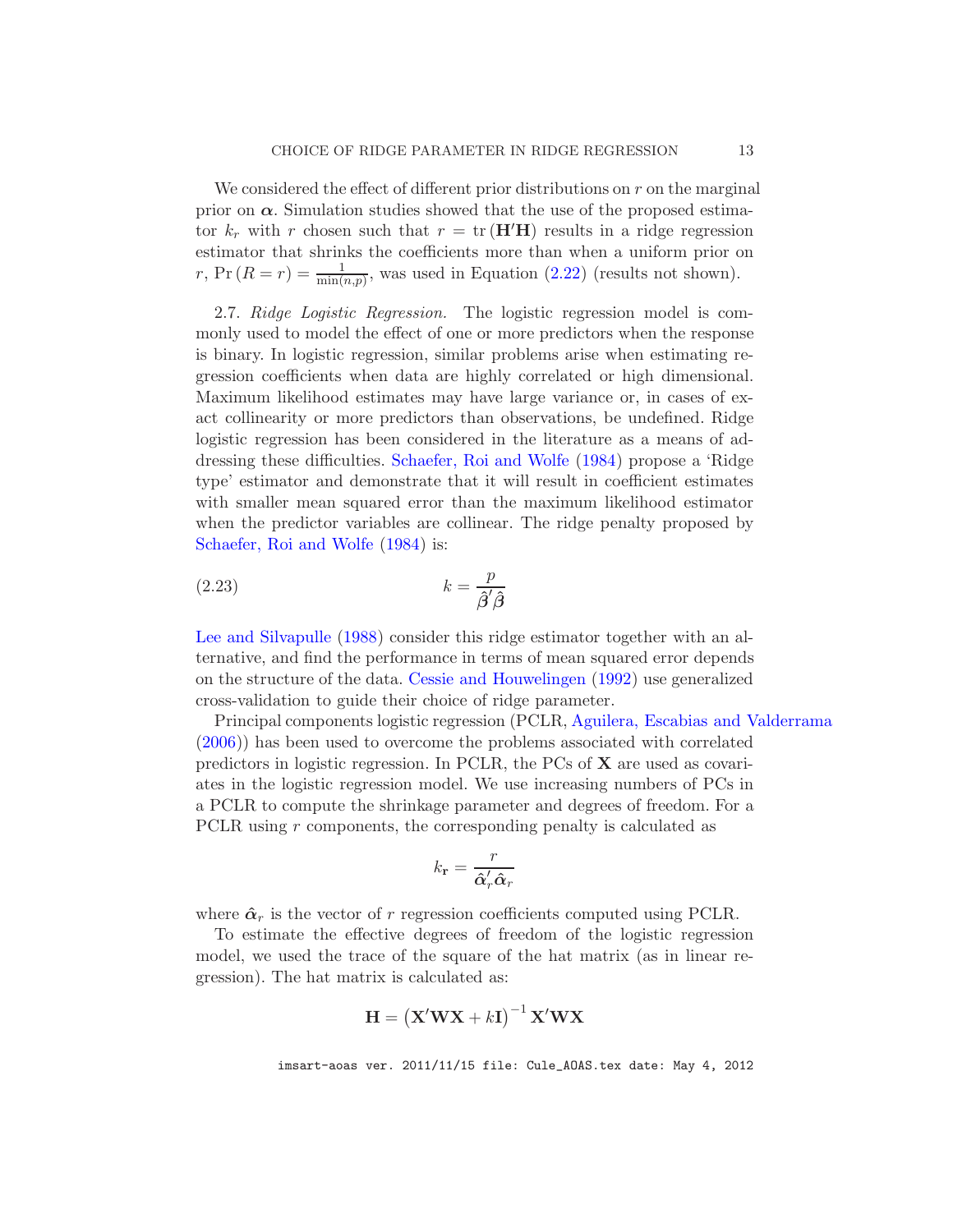#### 14 E. CULE AND M. DE IORIO

where  $\mathbf{W} = \text{diag}(\hat{\pi}(\mathbf{x}_i)(1 - \hat{\pi}(\mathbf{x}_i)))$ .  $\hat{\pi}(\mathbf{x}_i)$  are the fitted probabilities, see Appendix [A.](#page-19-0) As in linear RR, we compute the effective degrees of freedom for variance as  $tr(HH')$ . We use simulations studies to evaluate several guidelines for choosing the number of components r to use in the calculation of  $k_r$ . We apply these guidelines to a real data example.

<span id="page-13-0"></span>3. Simulation study. To evaluate the properties of the proposed shrinkage estimator,  $k_r$ , we performed simulation studies.

Firstly, we sought a rule for the number of PCs,  $r$ , to use to compute  $k_r$ . Because the aim was to identify a shrinkage estimator with good predictive performance, we compared the predictive performance of RR models fitted using  $k_r$  when r took a range of values. We also considered two rules that determined how many PCs to use: choosing  $r$  such that the degrees of freedom for variance,  $tr(HH')$ , is equal to r (see section [2.5\)](#page-10-0), and determining the best value of r using the cross-validated PRESS statistic [\[De Iorio, Ebbles and Stephens](#page-29-14) [\(2007](#page-29-14))]. The cross-validated PRESS statistic selects the number of PCs that minimize the in-sample prediction error.

In the second part of our simulation studies, we used the rule from the first part that had best predictive performance. We then compared the predictive performance of RR models fitted using  $k_r$  to that of competing regression approaches that can be applied to high-dimensional data.

3.1. *Simulated data.* Because our motivation is risk prediction using genetic data, we used simulated genetic data for the simulation studies. The data were simulated SNP data generated using the software FREGENE [\[Hoggart et al.](#page-29-16) [\(2007](#page-29-16)); [Chadeau-Hyam et al.](#page-29-17) [\(2008](#page-29-17))] as a panmictic population of 21,000 haplotypes. The simulated data are available for download from <http://www.ebi.ac.uk/projects/BARGEN/>. We used a region of approximately 7Mb, containing 20,000 SNPs with minor allele frequency  $(MAF) > 1\%.$ 

Genotype and corresponding phenotype data were simulated with both continuous and binary outcomes, analysed using linear and logistic regression respectively. Each replicate consisted of 1,000 training individuals and 500 test individuals, and results were averaged over ten replicates. Data were generated and analysed as follows:

Continuous outcomes - analysed using linear regression. 200 SNPs with MAF 10 - 15 % were randomly selected to be causal SNPs; these causal SNPs were assigned an effect size drawn from a uniform distribution  $U[0.05, 0.1]$ . All other SNPs were given an effect size of 0. Thus the vector of effect sizes,  $\beta$ , of length 20,000, contained 200 non-zero elements.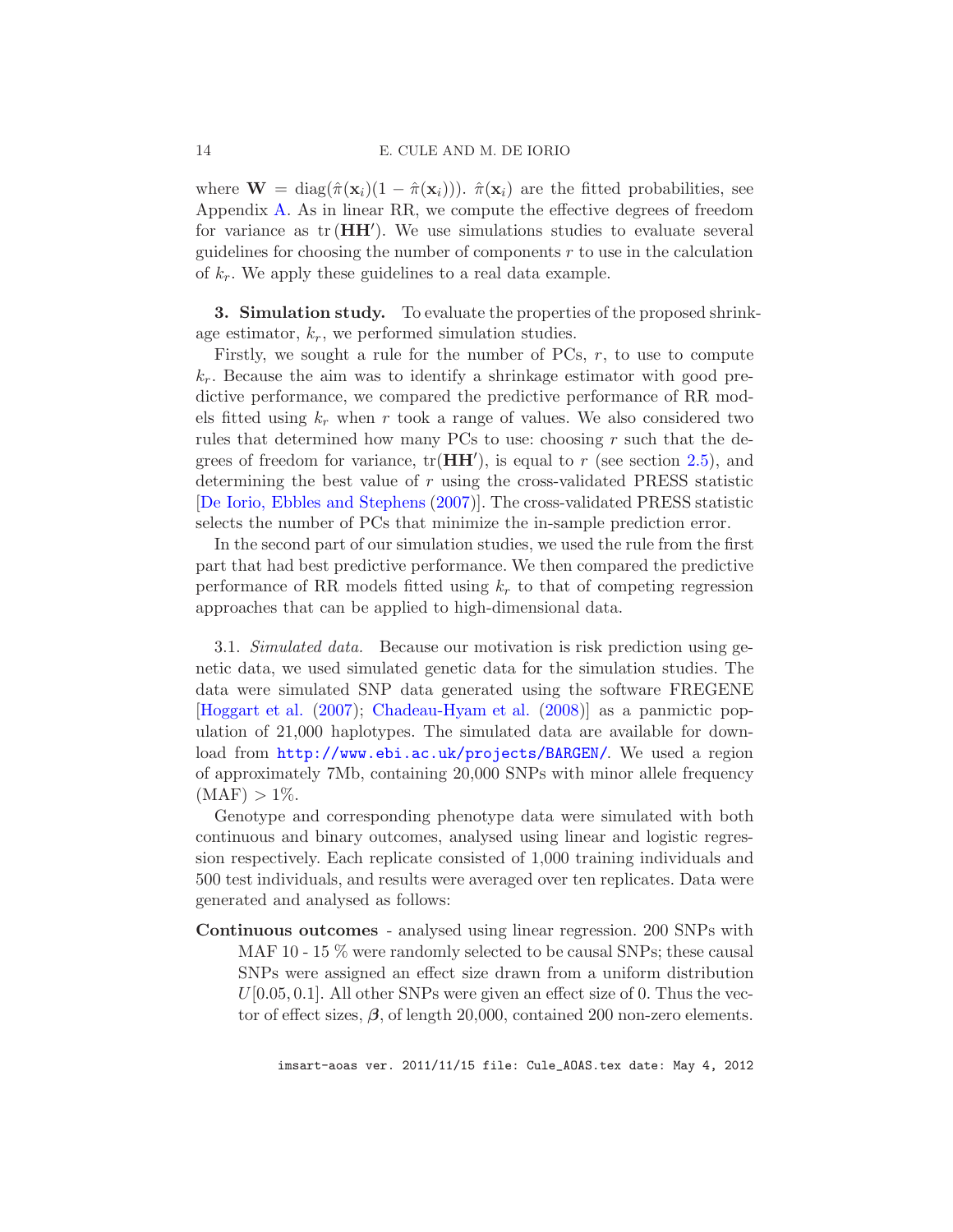Genotypes were generated by summing two randomly selected haplotypes. Responses were generated as  $\mathbf{Y} = \mathbf{X}\boldsymbol{\beta} + \epsilon, \epsilon \stackrel{\text{iid}}{\sim} \mathcal{N}(0, 1)$ . Model performance was evaluated using prediction squared error (PSE) over the test data:

(3.1) 
$$
\text{PSE} = \frac{1}{n} \sum_{i=1}^{n} (Y_i - \hat{Y}_i)^2
$$

where  $\hat{Y}_i$  is the fitted outcome of the *i*<sup>th</sup> individual.

Binary outcomes - analysed using the logistic model. Case-control outcomes were generated by randomly selecting two haplotypes which were summed to generate a simulated genotype. The probability of an individual with that genotype being a case was generated as  $Pr(Y_i = 1|\mathbf{x}_i)$  $\exp(-5 + \mathbf{x}'_i \boldsymbol{\beta})/(1 + \exp(-5 + \mathbf{x}'_i \boldsymbol{\beta}))$ , and that individual's case-control status was determined randomly according to this probability. This process was repeated until the required (equal) number of cases and controls was obtained.

For the data with binary outcomes, predictive performance was mea-sured using classification error, as in [Cessie and Houwelingen](#page-29-5) [\(1992](#page-29-5)):

(3.2) 
$$
\text{CE}_{i} = \begin{cases} 0 & Y_{i} = 0, \hat{\pi}(\mathbf{x}_{i}) < 0.5||Y_{i} = 1, \hat{\pi}(\mathbf{x}_{i}) > 0.5 \\ \frac{1}{2} & \hat{\pi}(\mathbf{x}_{i}) = 0.5 \\ 1 & Y_{i} = 1, \hat{\pi}(\mathbf{x}_{i}) < 0.5||Y_{i} = 0, \hat{\pi}(\mathbf{x}_{i}) > 0.5 \end{cases}
$$

Here,  $\hat{\pi}(\mathbf{x}_i)$  is the estimated probability that the *i*<sup>th</sup> individual is a case based on his genotypes, that is  $pr(Y_i = 1|\mathbf{x}_i)$ . In the results we present, we take the average CE:

(3.3) Average CE = 
$$
\frac{1}{n} \sum_{i=1}^{n} CE_i
$$

3.2. *Simulation study results.* First we considered the predictive performance of  $k_r$  using different numbers of PCs. Because PCs explain different proportions of variance in different simulation replicates, instead of comparing results at different values of r we compare predictive performance at different proportions of variance explained. Table [2](#page-24-0) shows prediction squared error or classification error at different proportions of variance explained. In the column labelled MAX,  $r$  is the maximum number of PCs where the corresponding eigenvalues are non-zero. CV is  $k_r$  with r chosen using the crossvalidated PRESS statistic, and DofF is  $k_r$  chosen such that  $tr(HH') = r$ . From this table we see that, for both continuous and binary outcomes, the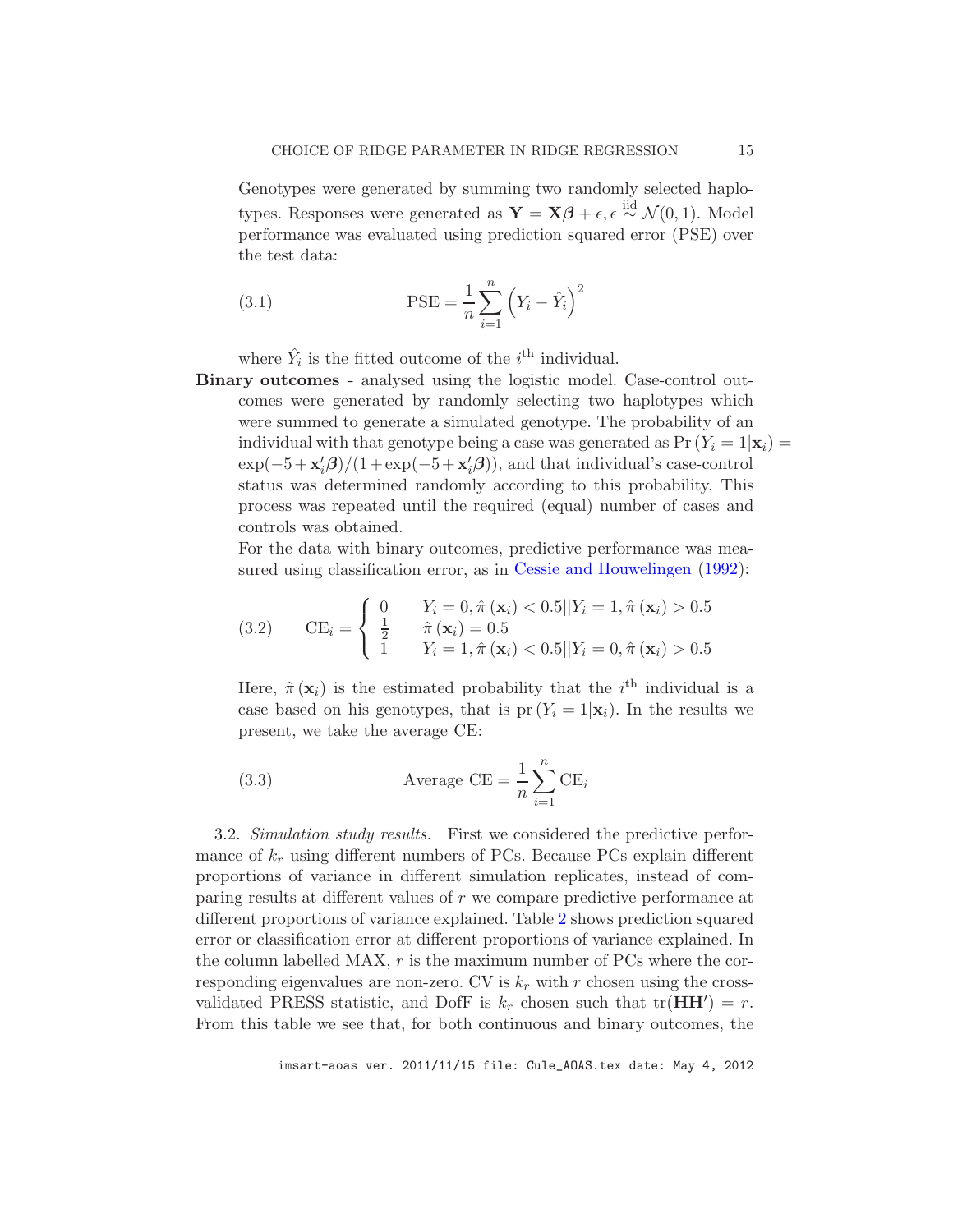best predictive performance is obtained when somewhat fewer than the maximum number of PCs is used to compute  $k_r$ . We see that of the two rules we investigated, choosing r such that  $tr(HH') = r$  offers best predictive performance.

In Figure [3a](#page-28-0) we plot the fitted RR coefficients with different values of r used to compute  $k_r$ ; Figure [3b](#page-28-0) shows the corresponding p-values. These plots are taken from one simulation replicate with continuous outcomes. The number of components chosen using  $tr(HH') = r$ , is indicated and a causal variant is highlighted. We see that using this rule to choose  $r$  results in a shrinkage parameter in a region of the ridge trace, and the corresponding  $p$ -value trace, where the RR coefficients and their corresponding  $p$ -values are stable and do not change much with further increases in the number of principal components.

Having demonstrated that the rule of choosing r such that  $tr(HH') = r$ performs well among different ways to choose  $r$ , we compared the performance of RR using  $k_r$  to two competing methods of fitting prediction models to high dimensional data. The two other methods were:

- 1. Variable selection followed by multivariate regression. Univariate linear or logistic regression was used to estimate the strength of association of each predictor variable with the outcome. A proportion of the predictor variables that were most strongly associated with the outcome in univariate tests were included in a multiple linear or logistic regression model. When more than one predictor was in high LD and both predictors cannot be included in a multiple regression model simultaneously, only one of the correlated predictors was included. Because the number of causal variables is not known apriori, we evaluated the predictive performance when a range of proportions of predictors were included in the multiple regression.
- 2. HyperLasso regression [\[Hoggart et al.](#page-30-3) [\(2008](#page-30-3))] is a penalized regression method that simultaneously considers all predictor variables in a high-dimensional regression problem. HyperLasso was originally applied to the problem of identifying causal variables when predictors are correlated, but it was shown that by using a less stringent threshold for inclusion of predictors in the model, HyperLasso could be used to address the problem of prediction. In order to obtain good predictive performance, it is necessary to relax the penalty so that sufficient coefficients are estimated as non-zero. The penalty in HyperLasso regression is such that, among a group of correlated predictors, only one coefficient will be estimated as non-zero. This is a disadvantage in prediction using genetic data, where several correlated predictors may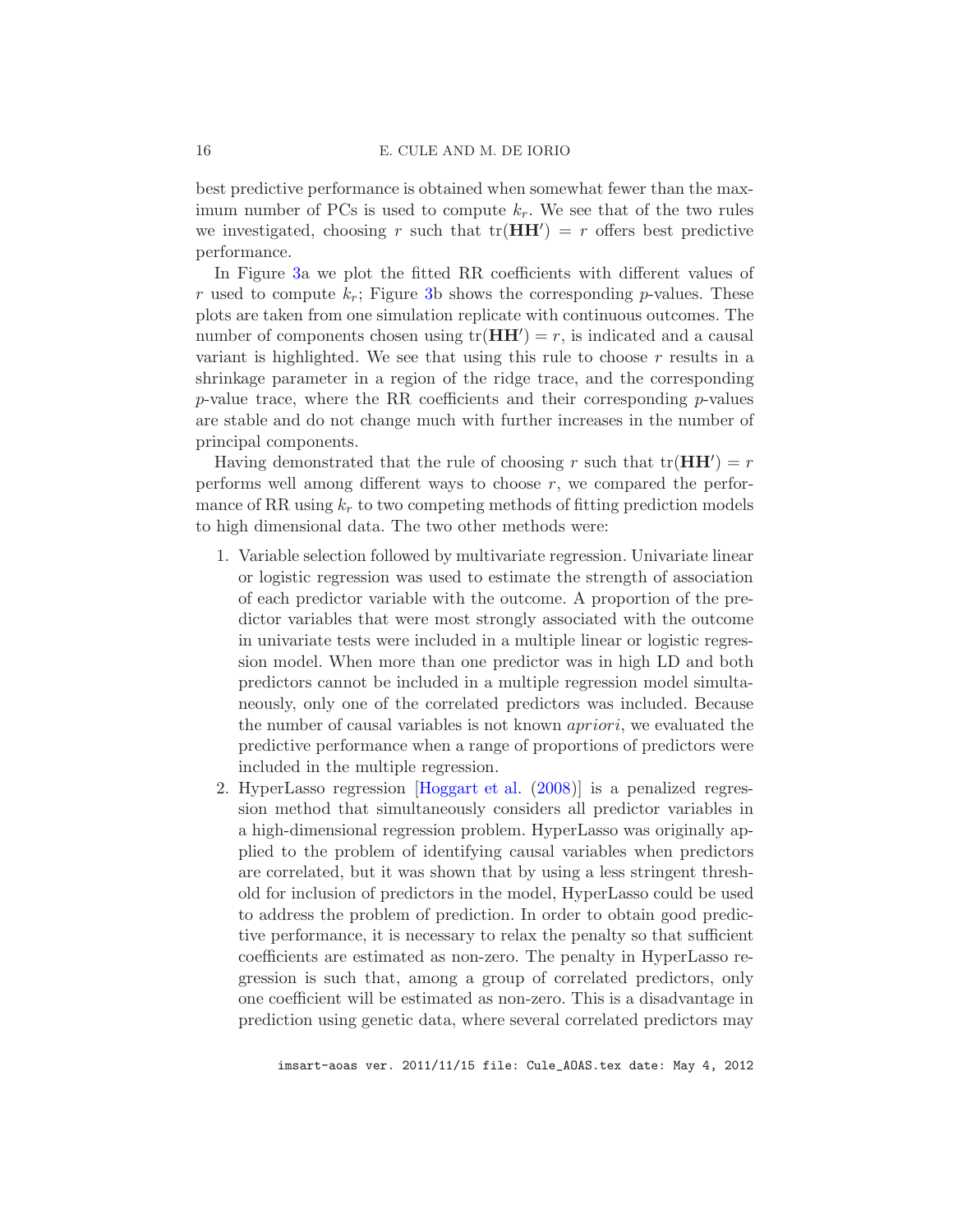contain information that is useful for prediction even if if they are not all causal variables.

HyperLasso requires the specification of two parameters to control the amount of shrinkage. Following [Eleftherohorinou et al.](#page-29-18) [\(2009](#page-29-18)) the shape parameter in HyperLasso regression was fixed to 3.5 and the penalty parameter was chosen using ten-fold cross-validation.

In Table [3](#page-24-2) we report the results, comparing mean prediction squared error or mean classification error using these three different regression approaches. We see that RR outperforms the competing methods for this regression problem, which is a realistic simulation of the problem of risk prediction in genetic data. Using univariate variable selection followed by multiple regression, the best performance was obtained when the number of predictors included in the model was equal to the number of non-zero regression coefficients when the data were generated, a proportion that would not be known in practise. In HyperLasso regression, the cross-validation required to choose the penalty parameter was computationally demanding, and we found in order to obtain the best predictive performance a relaxed penalty was necessary. RR had the advantage of the rule to guide the choice of  $k_r$  being computationally more straightforward as well as offering better predictive performance.

<span id="page-16-0"></span>4. Application to Bipolar Disorder Data. A performance comparison similar to that described in the previous section was performed using real SNP data taken from two GWAS of Bipolar Disorder (BD). BD is a complex neurobehavioral phenotype, characterised by episodes of mania and depression. The lifetime prevalence of BD is estimated to be in the region of 1 %. The heritability of BD has been estimated to be as high as 85 % [\[McGuffin et al.](#page-30-10) [\(2003](#page-30-10))]. A number of loci have been identified as associated with BD; however replication studies have not always been successful [\[Alsabban, Rivera and McGuffin](#page-29-19) [\(2011](#page-29-19))]. It is thought that many genes of small effect contribute to the liability to develop BD. This hypothesis has been offered as an explanation for the underwhelming findings from BD GWAS [\[Serretti and Mandelli](#page-30-11) [\(2008](#page-30-11))].

We use data from the WTCCC [\[WTCCC](#page-31-3) [\(2007](#page-31-3))] to construct models to predict BD status. We then evaluate these models using an independent test data set taken from the Genetic Association Information Network [\[Smith et al.](#page-30-8) [\(2009\)](#page-30-8)].

Before the model was fitted and evaluated, data were pre-processed and quality control checks were performed following the documented procedures accompanying each data set. Briefly, individuals and genotype calls that had been identified as poor quality by the WTCCC were removed from the data.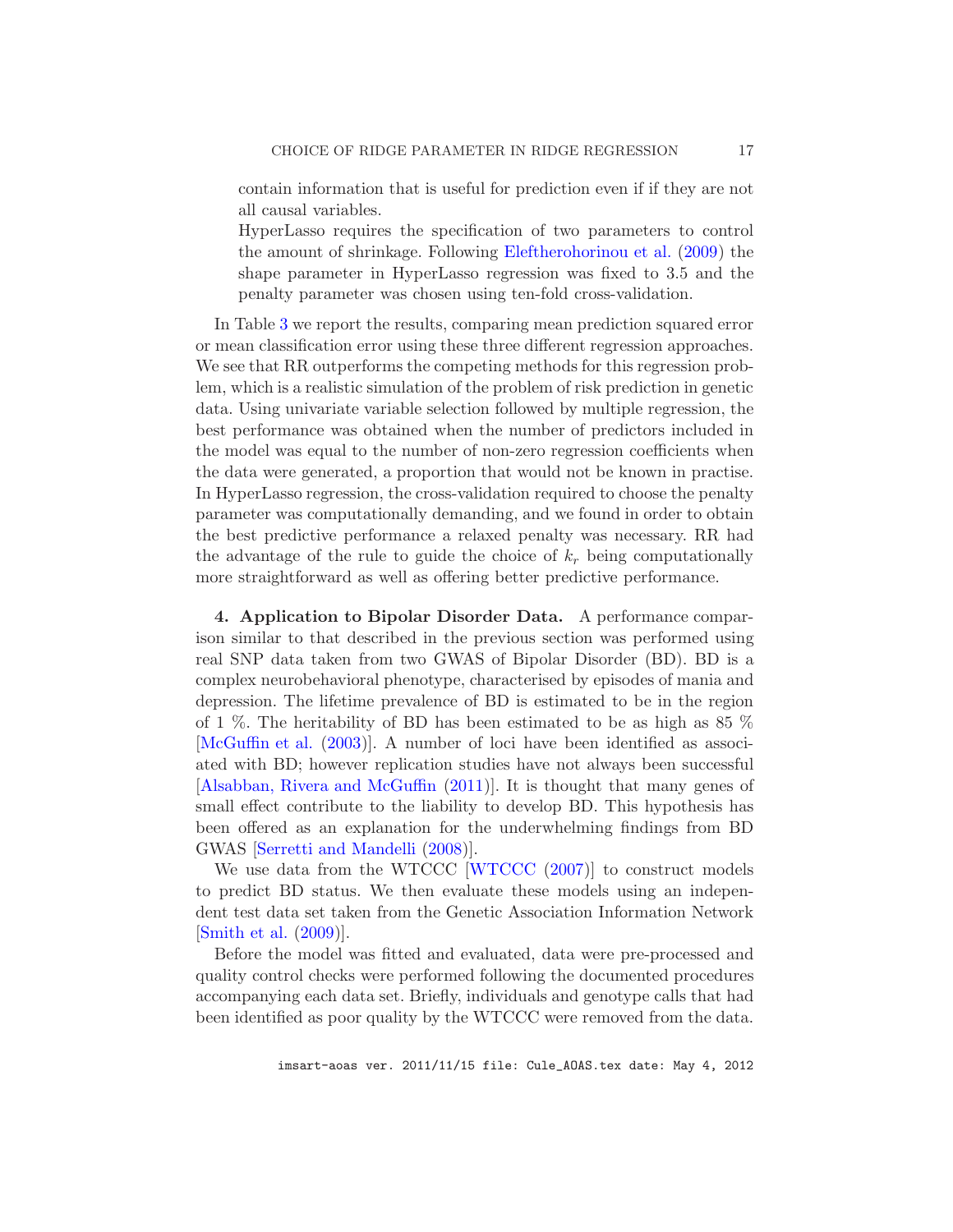Missing genotypes were imputed using Impute2 [\[Howie, Donnelly and Marchini](#page-30-12) [\(2009\)](#page-30-12)], with genotypes with the highest posterior probability being used in the analysis. For the GAIN data, only individuals with European ancestry and unambiguous phenotype were used in the test data. Pre-imputation quality control involved removing one of each of pairs of individuals identified as related in the data, removing invariant SNPs, SNPs with call rate  $<$  98%, and SNPs with Hardy-Weinberg *p*-value  $<$  1e<sup>-4</sup>. Individuals identified as outliers by the program EIGENSTRAT [\[Price et al.](#page-30-13) [\(2006](#page-30-13))] were removed from their respective datasets.

In order to evaluate the predictive models, it was necessary to have the same predictors (SNPs) in both the training and test data sets. Approximately 300,000 autosomal SNPs that were common to both datasets were used in the analysis. PLINK v1.07 [<http://pngu.mgh.harvard.edu/~purcell/plink/>, [Purcell et al.](#page-30-14) [\(2007](#page-30-14))] was used for pre-imputation quality control and data preparation steps.

Having obtained directly typed and imputed SNPs such that we had the same SNPs in the two datasets, predictive models were fitted. In these data with a binary outcome, the logistic model was used to describe the relationship between genotypes and disease status.

In performing variable selection followed by multiple regression, instead of including a pre-defined proportion of all predictor variables in the multiple regression model, we chose a significance threshold  $(p$ -value cutoff) for a variable to be included. We evaluated predictive performance at a range of p-value thresholds. In HyperLasso regression, as before, we fixed the shape parameter as 3.5 and chose the penalty parameter using tenfold cross-validation.

Regression coefficients were estimated using RR, with shrinkage parameter  $k_r$  as in Equation [\(2.15\)](#page-7-3). Results are presented with r chosen such that the degrees of freedom for variance of the resultant model is equal to the number of components used in the computation of  $k_r$ . In order to prevent local regions of high linkage disequilibrium (LD) overwhelming the principal components, the training data were thinned to 1 SNP every 100kb before choosing the number of principal components and computing  $k_r$ . This thinning of the data was evaluated in the simulation studies in the previous section, but thinning did not affect predictive performance in that case (results not shown). Fitted coefficients were subsequently estimated on the full set of SNPs.

Results comparing the predictive performance of our proposed method with that of models based on univariate tests of significance and models fitted using HyperLasso regression are presented in Table [4.](#page-25-0) In models fitted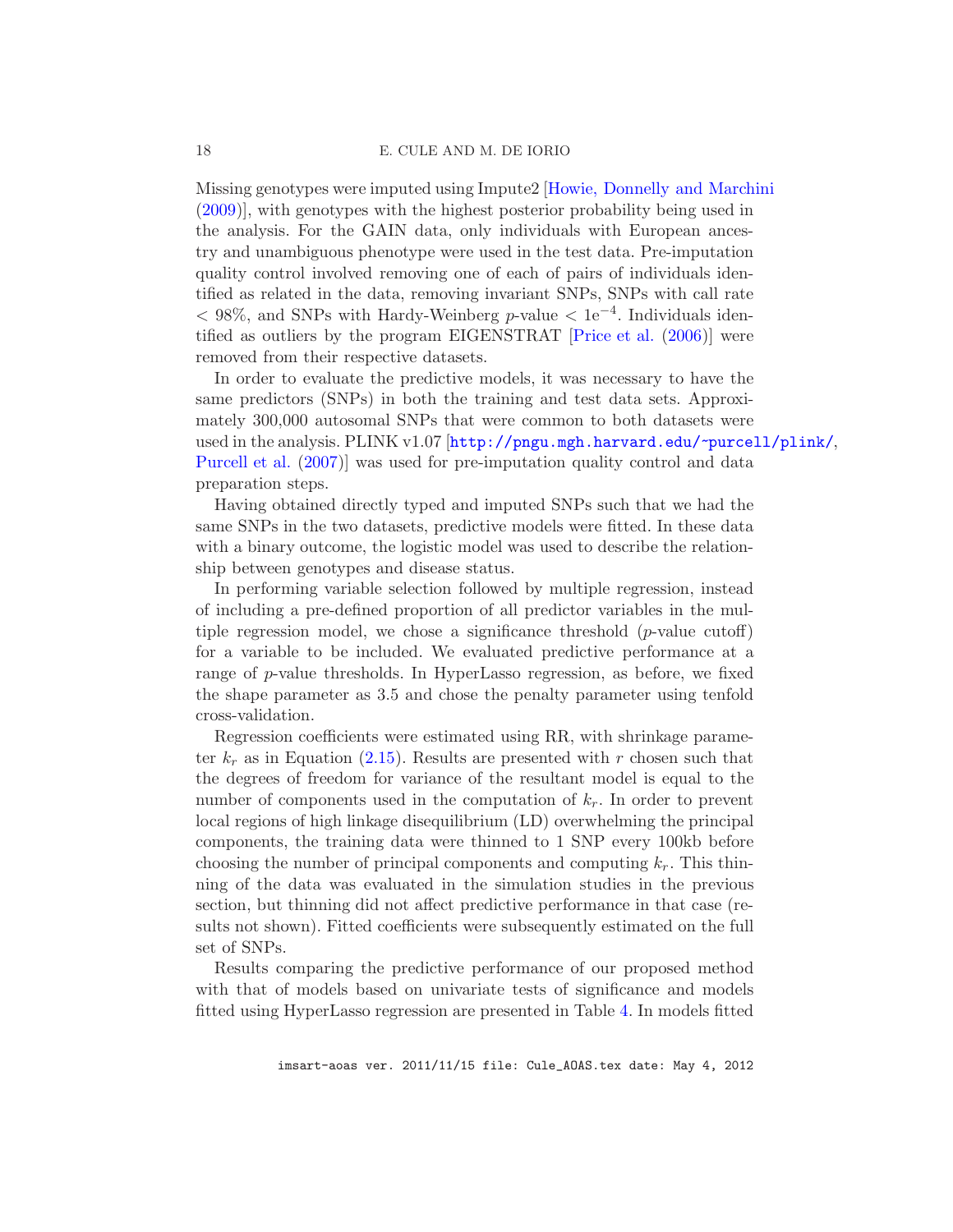using univariate variable selection followed by multiple regression, relaxing the significance threshold for inclusion of a SNP in the model quickly lead to more SNPs reaching the threshold than there are observations in the data. With more predictors than observations, a multiple regression model cannot be fitted. Thus when using the univariate variable selection approach, we necessarily discard information in the large number of SNPs that are moderately associated with outcome. HyperLasso regression presents the problem of the choice of the two penalty parameters which control the amount of shrinkage. Choice of the parameters by cross-validation is computationally intensive, becoming unfeasibly so for large data sets such as this one. Our method has the advantage of not requiring cross-validation and offering improved predictive performance. Again we see that our proposed estimator offers good predictive performance in comparison to other regression approaches as well as having computational advantages.

<span id="page-18-0"></span>5. Computational Issues. We have developed an R package, ridge, which implements our method. This package addresses the computational challenges that arise when fitting RR models to high-dimensional data such as genome-wide SNP data. For data sets that are too large to read into R, code written in C is provided and the corresponding R functions take file names as arguments. This circumvents the need to read large datasets into the R workspace whilst retaining a user-friendly interface to the code.

Our method requires a number of matrix operations and linear algebra functions which can be computationally costly for large matrices. When a compatible graphical processing unit (GPU) is available, our software makes use of it, dramatically reducing computational time. NVIDIA CUDA Architecture [\[NVIDIA](#page-30-15) [\(2011\)](#page-30-15)] is used to access the GPU and CULA [\[Humphrey et al.](#page-30-16) [\(2010\)](#page-30-16)] is used for the matrix operations and linear algebra functions.

Logistic RR is performed using the CLG algorithm [\[Genkin, Lewis and Madigan](#page-29-20) [\(2007\)](#page-29-20)]. CLG is a cyclic coordinate descent algorithm which updates each coefficient in turn, holding the other coefficients fixed until convergence is reached. This removes the need to repeatedly manipulate an entire data matrix at once and makes logistic RR feasible even when the data contain hundreds of thousands of predictor variables. For details of the CLG algorithm, see Appendix [A.](#page-19-0)

6. Discussion. In this paper we have introduced a semi-automatic method to guide the choice of shrinkage parameter in ridge regression. Our method is particularly useful when the regression problem comprises more predictor variables than observations, a situation that often arises in genetic data. This is because existing ridge estimators, such as that proposed by [Hoerl, Kennard and Baldwin](#page-29-7)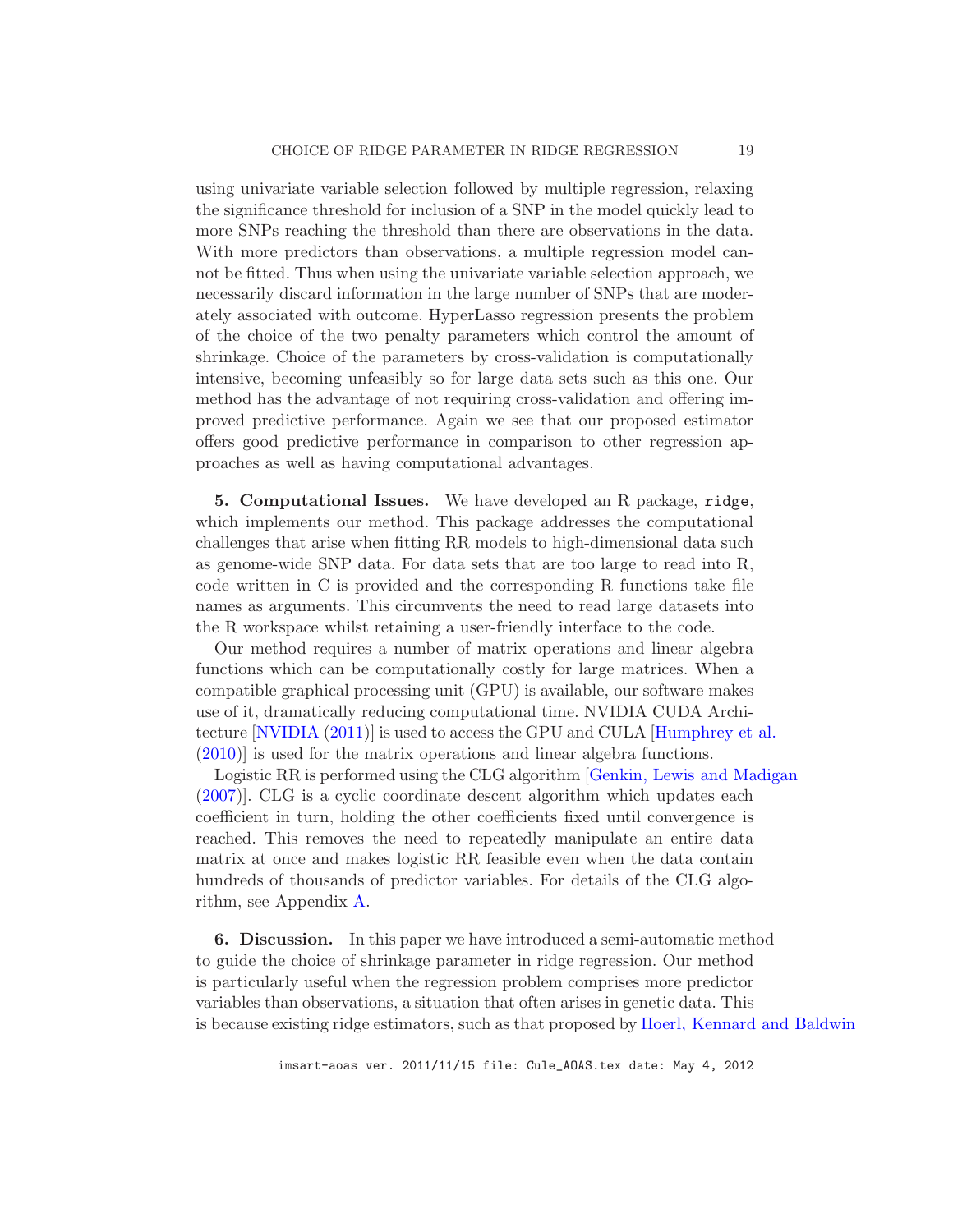[\(1975\)](#page-29-7) cannot be computed in such settings.

Disease risk prediction using genetic information remains a challenging problem due to the high dimensionality and correlation structure of the data. RR is a technique that addresses these difficulties and has been shown to offer good predictive performance. Our method facilitates the application of RR to genetic data for the construction of prediction models.

Our method has computational and practical advantages over competing methods. Because the choice of shrinkage parameter is semi-automatic, our method does not require computationally intensive cross-validation procedures such as those required by HyperLasso regression. Nor is determination of causal variables necessary, as is the case when selecting predictor variables to include in a multivariate model fitted using OLSR.

Using simulation studies, we demonstrate that our method outperforms HyperLasso regression in terms of prediction error when data comprise more predictors than observations and there are many causal variables with small effects, a situation that is representative of genetic data. We demonstrate the good predictive performance our method by using data from two genomewide association studies to construct and evaluate a prediction model.

We have developed an R package [\[R Development Core Team](#page-30-17) [\(2011](#page-30-17))], ridge, which implements our method. By taking file names as arguments, the R package can handle hundreds of thousands of predictors and thousands of observations. By default, ridge computes the ridge parameter using our proposed method, but it flexibly allows the user to specify the ridge parameter or the number of components to use to compute it. Because RR is a regression approach, the can be extended to include additional, non-genetic covariates. For example, clinical information or PCs to correct for population structure could be included. Such covariates can be accommodated by our package, where they may be penalised or not penalised. It would be possible to extend the approach to investigate higher-order interaction terms, albeit at an increased computational cost. Given the large number of predictor variables in a GWAS, it may be necessary to perform a variable selection step before investigating interaction effects.

# <span id="page-19-0"></span>APPENDIX A: LOGISTIC RIDGE REGRESSION BY CYCLIC COORDINATE DESCENT

In this section, we describe logistic RR and cyclic coordinate descent, the algorithm which we use to compute logistic RR coefficients.

In the logistic regression model, let **X** be an  $n \times p$  matrix of predictors with rows  $\mathbf{x}_i = (x_{i1}, \ldots, x_{ip})$ , as in the linear regression model (Equation [\(2.1\)](#page-5-2)). Let  $\mathbf{Y} = (Y_1, \ldots, Y_n)$  be a vector of observed binary outcomes,  $Y_i \in \{0, 1\}.$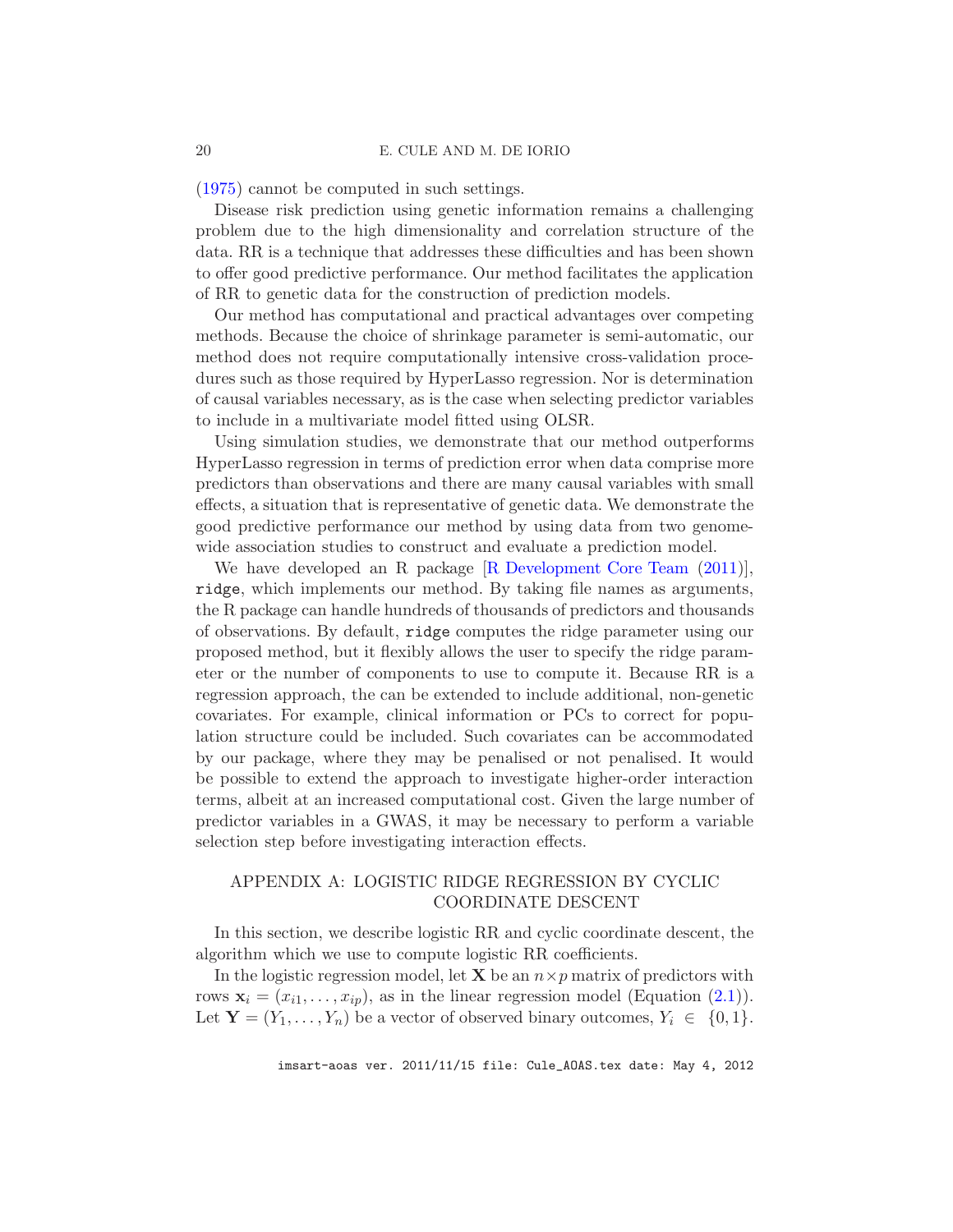In biomedical data, this setup is common. The outcome variable represents disease status with cases as 1 and controls as 0.

The  $i^{\text{th}}$  response  $Y_i$  is a Bernoulli variable with probability of success  $\pi(\mathbf{x}_i)$ . The logistic regression model relates the probability  $\pi(\mathbf{x}_i)$  that the  $i<sup>th</sup>$  observation is a case to the predictor variables as

(A.1) 
$$
\Pr(Y_i = 1 | \mathbf{x}_i) = \pi(\mathbf{x}_i) = \frac{e^{\mathbf{x}_i \beta}}{1 + e^{\mathbf{x}_i \beta}}
$$

where  $\beta$  is a vector of parameters to be estimated. Logistic RR estimates are obtained by maximising the log-likelihood of the parameter vector, subject to a penalty term. The penalised log-likelihood to be maximised is:

(A.2) 
$$
l(\boldsymbol{\beta}) = \sum_{i=1}^{n} Y_i \log(\pi(\mathbf{x}_i)) + \sum_{i=1}^{n} (1 - Y_i) \log(1 - \pi(\mathbf{x}_i)) - k ||\boldsymbol{\beta}^2||
$$

The CLG algorithm [\[Zhang and Oles](#page-31-5) [\(2001](#page-31-5))] is a cyclic coordinate descent algorithm for penalised logistic regression. The algorithm is described in detail by [Genkin, Lewis and Madigan](#page-29-20) [\(2007](#page-29-20)). The CLG algorithm is initiated by setting all of the coefficient estimates to an initial value. Then, each coefficient is updated in turn whilst holding the rest fixed. This has the advantage of avoiding the need for the inversion of large matrices. Convergence is checked after each round of updating all of the coefficients.

In the CLG algorithm, cases are code as  $Y_i = 1$  and controls as  $Y_i =$ −1. Finding the updated coefficient,  $\beta_j^{\text{new}}$  that maximises the log-likelihood whilst keeping the other parameters fixed is equivalent to finding the  $z$  that minimizes

(A.3) 
$$
g(z) = \left(\sum_{i=1}^{n} f(r_i + (z - \beta_j)x_{ij}y_i)\right) + \frac{z^2}{2\tau}
$$

where  $\tau = \frac{1}{2k}$  and the  $r_i = \beta' \mathbf{x}_i y_i$  are computed using the current value of  $\beta$ and so are treated as constants.  $f(r) = \ln(1 + \exp(-r))$ , and penalty terms not involving z are constant and therefore omitted.

The  $\beta_j^{\text{new}}$  that gives the minimum value of  $g(\cdot)$  does not have a closed form, so each component-wise update requires an optimization process. [Zhang and Oles](#page-31-5) [\(2001\)](#page-31-5) use a modification of Newton's method in computing the componentwise updates. The proposed updates are adaptively bounded to prevent large updates in regions where a quadratic is a poor approximation to the objective. Following [Genkin, Lewis and Madigan](#page-29-20) [\(2007](#page-29-20)) we use as the proposed update:

<span id="page-20-0"></span>(A.4) 
$$
\Delta \nu_j = \frac{\sum_{i=1}^n (x_{ij} y_i)/(1 + \exp(r_i)) - \beta_j/\tau}{\sum_{i=1}^n x_{ij}^2 F(r_i, \Delta_j |x_{ij}|) + 1/\tau}
$$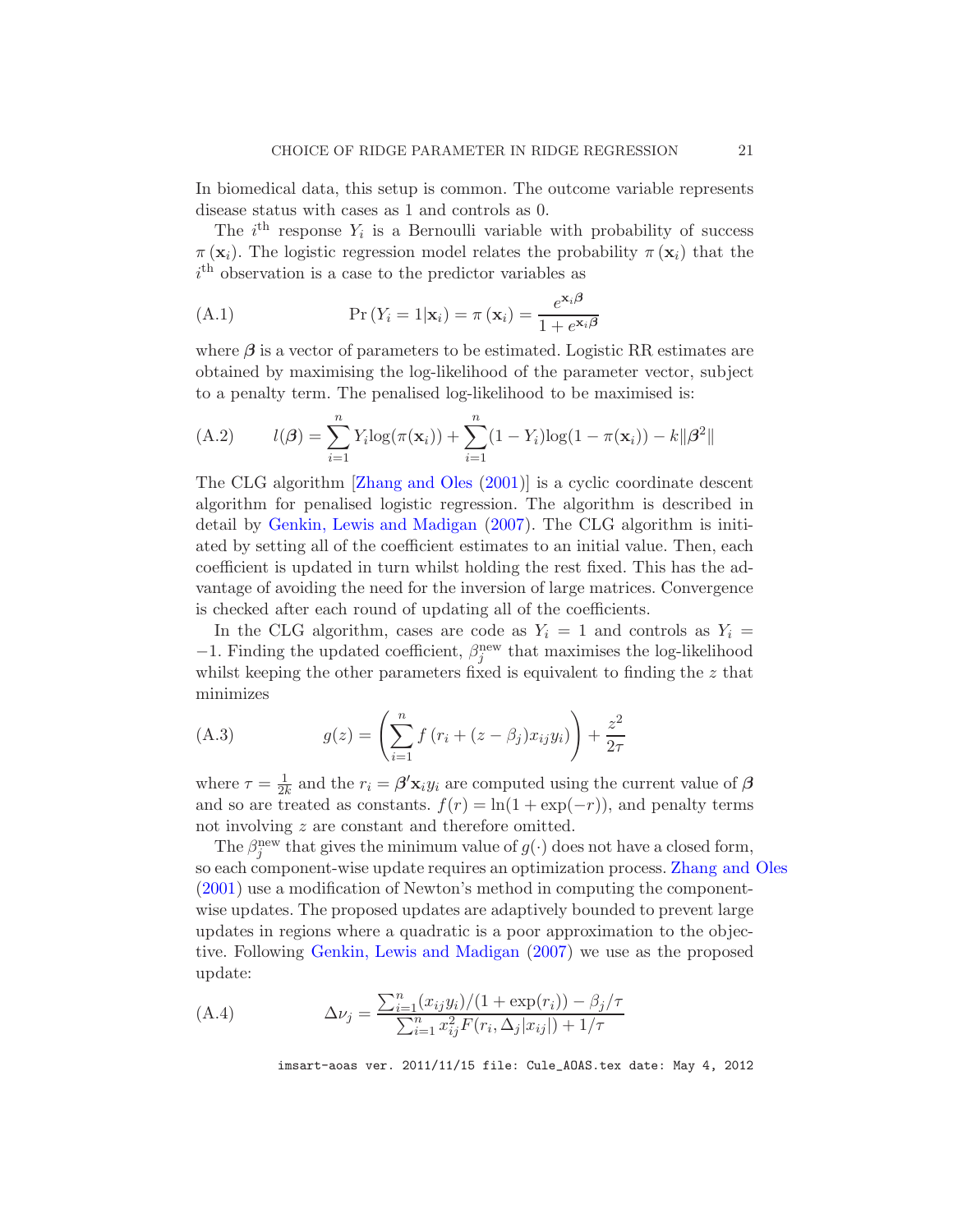[Genkin, Lewis and Madigan](#page-29-20) [\(2007](#page-29-20)) use

(A.5) 
$$
F(r,\delta) = \begin{cases} 0.25 & \text{if } |r| \le \delta \\ \frac{1}{2 + \exp(|r| - \delta) + \exp(\delta - |r|)} & \text{otherwise} \end{cases}
$$

but other functions can be used [\[Zhang and Oles](#page-31-5) [\(2001](#page-31-5))]. We then apply the trust region restriction:

(A.6) 
$$
\Delta_j^{\text{new}} = \max(2|\Delta\beta_j|, \Delta_j/2)
$$

to give the actual update:

(A.7) 
$$
\Delta \beta_j = \begin{cases}\n-\Delta_j & \text{if } \Delta \nu_j < -\Delta_j \\
\Delta \nu_j & \text{if } -\Delta_j \le \Delta \nu_j \le \Delta_j \\
\Delta_j & \text{if } \Delta_j < \Delta \nu_j\n\end{cases}
$$

Convergence is declared when  $(\sum_{i=1}^n |\Delta r_i|)/(1+\sum_{i=1}^n r_i) < \epsilon$ , where  $\sum_{i=1}^n |\Delta r_i|$ is the sum of the changes in the linear scores once all the coefficients have been updated, and  $\epsilon$  is a user-specified tolerance. The CLG algorithm is summarized in Algorithm [1.](#page-21-0)

Algorithm 1 CLG [\[Zhang and Oles](#page-31-5) [\(2001](#page-31-5)); [Genkin, Lewis and Madigan](#page-29-20) [\(2007\)](#page-29-20)]

<span id="page-21-0"></span>**Initialize:**  $\beta_j \leftarrow 0, \Delta_j \leftarrow 1$  for  $j = 1, \ldots, p; r_i \leftarrow 0$  for  $i = 1, \ldots, n$ do for  $j = 1 \ldots p$ compute tentative step  $\Delta \nu_i$  (Equation [\(A.4\)](#page-20-0)).  $\Delta \beta_j \leftarrow (\text{max}() )$  (Limit step to trust region)  $\Delta r_i \leftarrow \Delta \beta_j x_{ij} y_i, r_i \leftarrow r_i + \Delta r_i$  for  $i = 1, ..., n$  $\beta_j \leftarrow \beta_j + \Delta \beta_j$  $\Delta_j \leftarrow \max(2|\Delta\beta_j|, \Delta_j/2)$  (update size of trust region) end while  $\left(\sum_{i=1}^n |\Delta r_i|\right)/(1+\sum_{i=1}^n r_i) > \epsilon$ end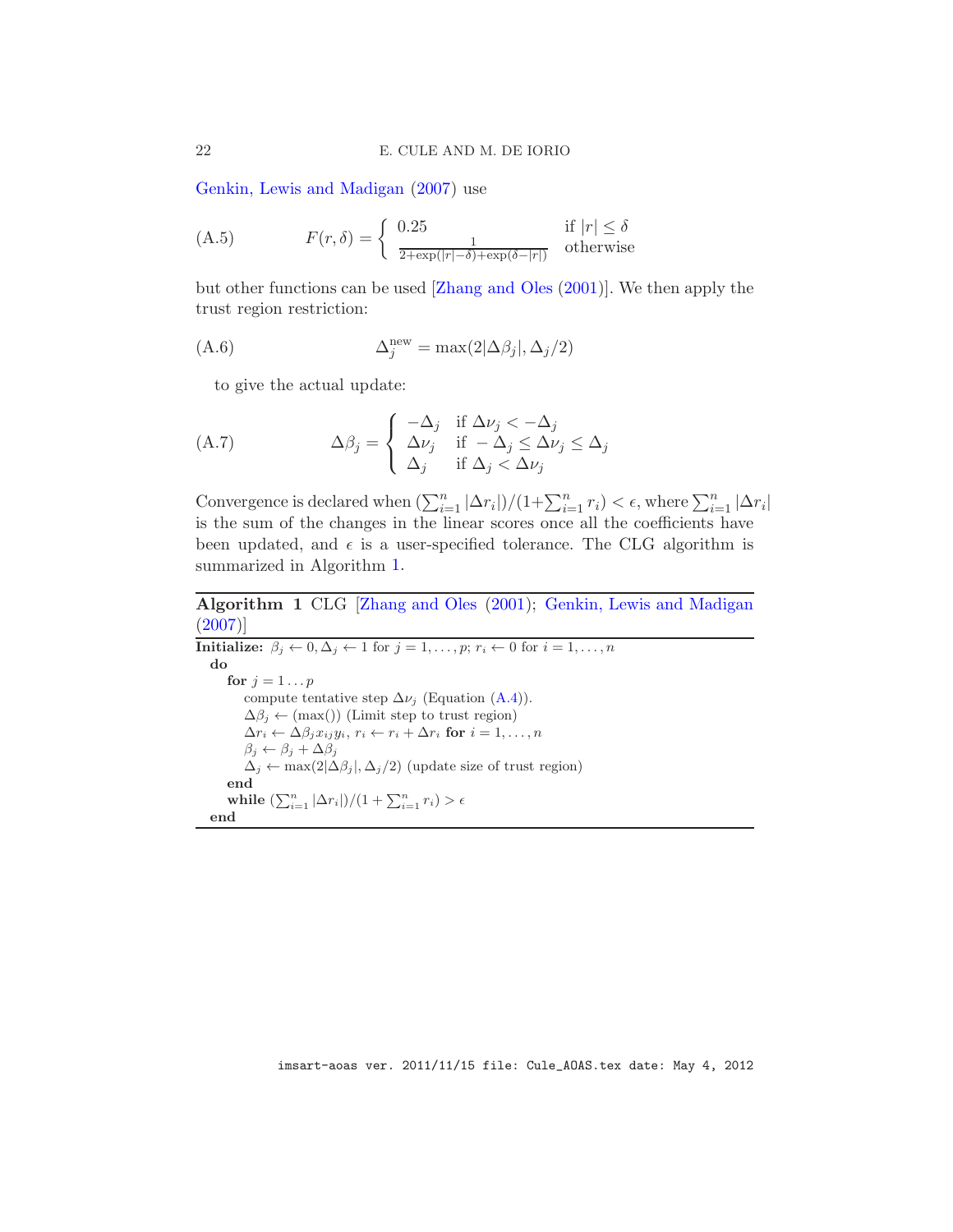## <span id="page-22-0"></span>APPENDIX B: DEFINITIONS OF DEGREES OF FREEDOM IN PENALISED REGRESSION MODELS

In RR:

(B.1) 
$$
\operatorname{tr}(\mathbf{H}\mathbf{H}') \leq \operatorname{tr}(\mathbf{H}) \leq \operatorname{tr}(2\mathbf{H} - \mathbf{H}\mathbf{H}')
$$

PROOF.

<span id="page-22-1"></span>
$$
H = X (X'X + kI) X'
$$
  
= UDV' (VD<sup>2</sup>V' + kI) VD'U'  
= UDV' (V(D<sup>2</sup> + k)V') VD'U'  
= U [D<sup>2</sup>/(D<sup>2</sup> + k)] U'

 $tr(\mathbf{H})$  is the sum of the t diagonal elements of  $\mathbf{H}$ . Each element is less than or equal to 1.  $tr(HH')$  is also the sum of t diagonal elements, this time of HH', and each of which is the square of the corresponding diagonal element of H. These diagonal elements each take a value between 0 and 1, thus the sum of their squares is less than or equal to the sum of the original elements. A similar argument holds for the diagonal elements of  $2H - HH'$ , where the sum is greater than or equal to the sum of the diagonal elements of  $\mathbf{H}$ :

trace(**H**) = 
$$
\sum_{j=1}^{t} \lambda_j^2 / (\lambda_j^2 + k)
$$
  $t = \min(n, p)$   
trace(**HH'**) =  $\sum_{j=1}^{t} \lambda_j^4 / (\lambda_j^2 + k)^2$   
trace(2**H** – **HH'**) =  $\sum_{j=1}^{t} \lambda_j^2 (\lambda_j^2 + 2k) / (\lambda_j^2 + k)^2$ 

COROLLARY: For a fixed value of the degrees of freedom,  $k_{HH'} < k_H$  $k_{2H-HH'}$  where  $k_{HH'}$  is k such that  $tr(HH') = r$ ,  $k_H$  is k such that  $tr(H) = r$ and  $k_{2H-HH'}$  is k such that  $tr(2H - HH') = r$  (for the same value of r in all three cases).

imsart-aoas ver. 2011/11/15 file: Cule\_AOAS.tex date: May 4, 2012

 $\Box$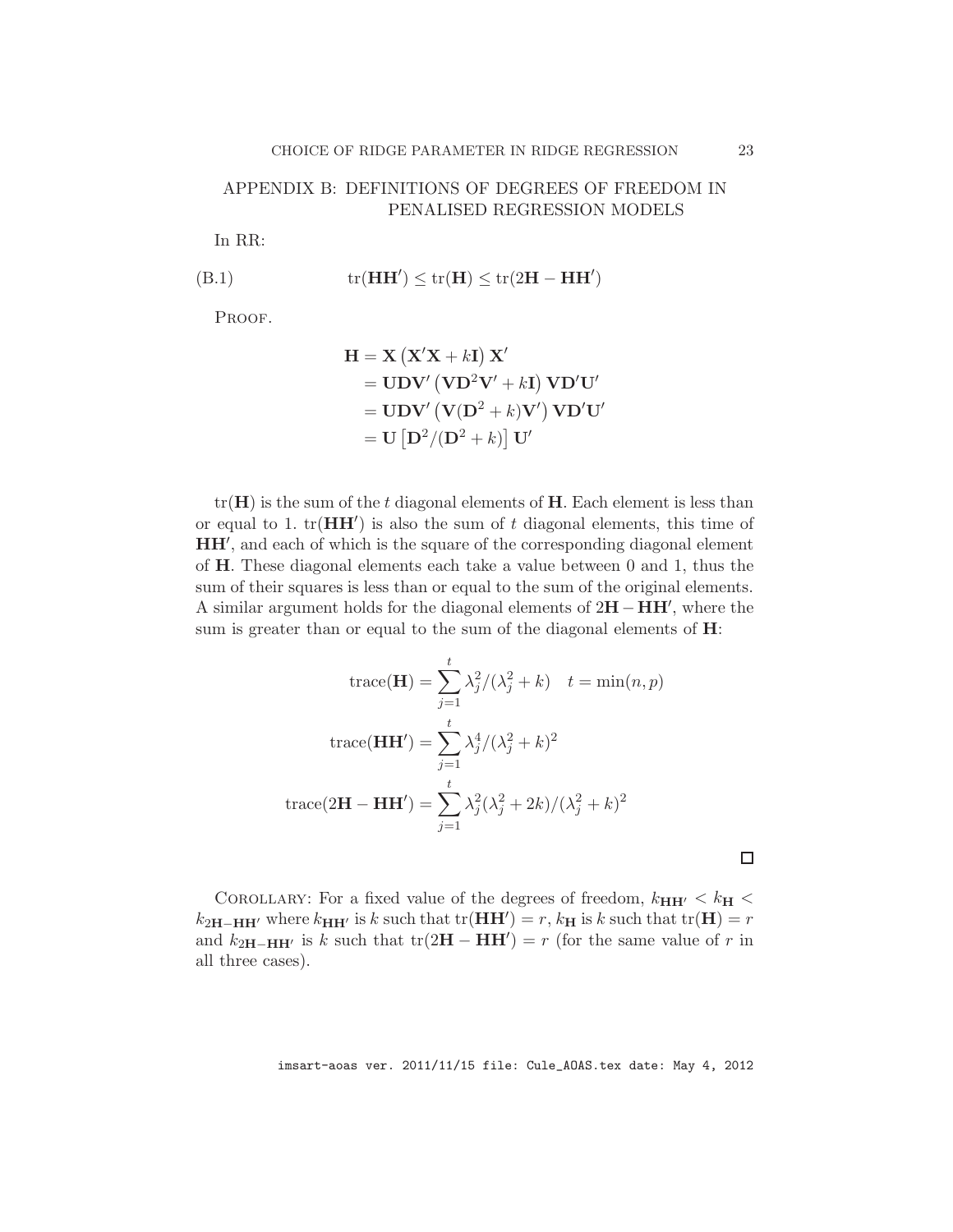PROOF. We seek  $k_{\mathbf{H}}$  and  $k_{\mathbf{H}\mathbf{H}'}$  such that:

$$
\sum_{j=1}^{t} \lambda_j^2 / (\lambda_j^2 + k_{\mathbf{H}}) = \sum_{j=1}^{t} \lambda_j^4 / (\lambda_j^2 + k_{\mathbf{H}})
$$

For each diagonal element  $j = 1 \dots t$ :

$$
\lambda^2(\lambda^2 + k_{\mathbf{HH'}})^2 = \lambda^4(\lambda^2 + k_{\mathbf{H}})
$$

Which simplifies to

$$
(2 + \frac{1}{\lambda^2})k_{\mathbf{H}\mathbf{H}'} = k_{\mathbf{H}}
$$

 $(2 + \frac{1}{\lambda^2}) > 0$  so  $k_{\mathbf{H}} > k_{\mathbf{H}\mathbf{H'}}$ 

An analogous argument shows that  $k_{2H-HH'} > k_H$ .

 $\Box$ 

The larger the value of  $k$ , the further the ridge estimates are from the  $OLS$ estimates, as expressed in Equation [\(2.10\)](#page-7-4). This relationship holds when the ridge estimates are returned to the orientation of the data by the relationship in Equation [\(2.9\)](#page-6-1).

In RR with  $k > 0$ , the three definitions of degrees of freedom follow the inequalities given in [\(B.1\)](#page-22-1). For each of the definitions, it is possible to choose the ridge parameter such that the degrees of freedom equal some specified value. Thus, choosing k such that  $tr(HH') = r$  (among the three definitions of degrees of freedom) results in regression coefficient estimates that are closest to the OLS estimates.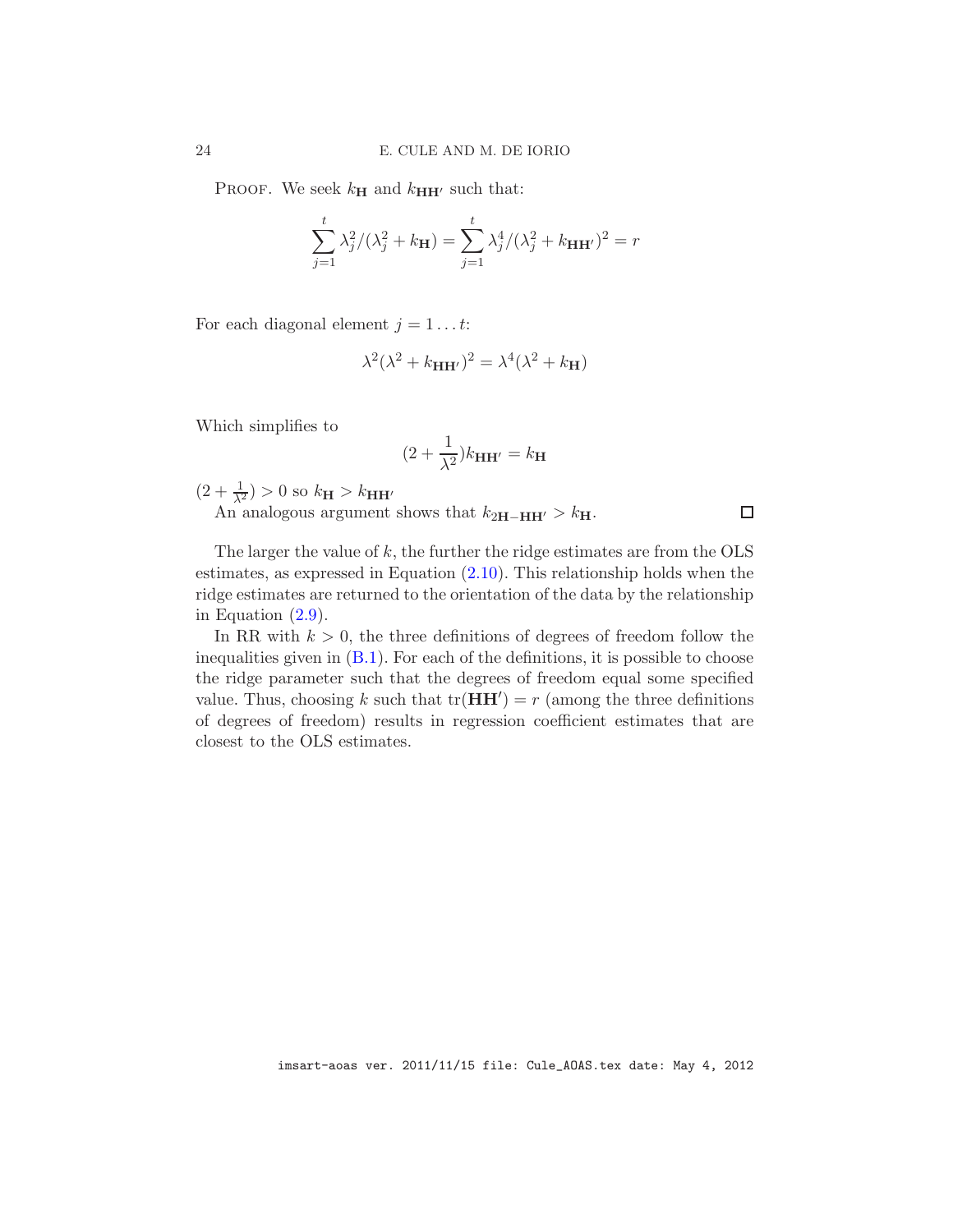## APPENDIX C: TABLES AND FIGURES

<span id="page-24-1"></span>TABLE 1 Four simulation scenarios used in the evaluation of the bias-variance decomposition. The simulation scenarios are taken from [Zou and Hastie](#page-31-1) [\(2005b\)](#page-31-1)

| scenario | $\overline{n}$ | p | $\beta$                                                                                                                             | Structure of X                                                                                                                                                                                                                                                                                                   |
|----------|----------------|---|-------------------------------------------------------------------------------------------------------------------------------------|------------------------------------------------------------------------------------------------------------------------------------------------------------------------------------------------------------------------------------------------------------------------------------------------------------------|
| (1)      |                |   | $100 \quad 8 \quad (3, 1.5, 0, 0, 2, 0, 0, 0)$                                                                                      | corr $(i, j) = 0.5^{ i-j }$                                                                                                                                                                                                                                                                                      |
| (2)      | 100 8          |   | $0.85$ for all $i$                                                                                                                  | corr $(i, j) = 0.5^{ i-j }$                                                                                                                                                                                                                                                                                      |
|          |                |   | (3) 50 40 $\beta_j = \begin{cases} 0 & j = (1, \ldots, 10, 21, \ldots, 30) \\ 1 & j = (11, \ldots, 20, 31, \ldots, 40) \end{cases}$ | corr $(i, j) = 0.5$ for all i and j                                                                                                                                                                                                                                                                              |
|          |                |   | (4) 50 40 $\beta_j = \begin{cases} 0 & j = (1, , 15) \\ 1 & j = (16, , 40) \end{cases}$                                             | $\mathbf{x}_j = Z_1 + \epsilon_j^x$ , $Z_1 \sim \mathcal{N}(0, 1)$ $j = 1, , 5$<br>$\mathbf{x}_j = Z_2 + \epsilon_j^x$ , $Z_2 \sim \mathcal{N}(0, 1)$ $j = 6, , 10$<br>$\mathbf{x}_j = Z_3 + \epsilon_j^x$ , $Z_3 \sim \mathcal{N}(0, 1)$ $j = 11, , 15$<br>$\mathbf{x}_i \sim \mathcal{N}(0, 1)$ $j = 16, , 40$ |

<span id="page-24-0"></span>TABLE 2 Prediction squared error using r with different proportions of variance explained.

|                                                            | Proportion of variance explained $(\%)$ RR parameter |  |          |  |      |      |      |  |
|------------------------------------------------------------|------------------------------------------------------|--|----------|--|------|------|------|--|
|                                                            | $10 -$                                               |  | 50 70 90 |  | MAX  | CV.  | DofF |  |
| Continuous outcomes (mean PSE) $1.24$ $1.23$ $1.23$ $1.27$ |                                                      |  |          |  | 3.20 | 1.24 | 1.23 |  |
| Binary outcomes (mean CE) $0.46$ $0.47$ $0.47$ $0.47$      |                                                      |  |          |  | 0.47 | 0.47 | 0.46 |  |

<span id="page-24-2"></span>

| TABLE 3<br>Prediction error - simulated data                      |            |  |  |  |       |               |             |
|-------------------------------------------------------------------|------------|--|--|--|-------|---------------|-------------|
|                                                                   | Univariate |  |  |  |       | <b>HLasso</b> | $_{\rm RR}$ |
| $\%$ of SNPs ranked by univariate p-value 0.1\% 0.5\% 1 \% 3\%    |            |  |  |  | $4\%$ |               |             |
| Continuous outcomes (mean PSE) $1.51$ $1.55$ $1.54$ $2.21$ $3.93$ |            |  |  |  |       | 2.41          | 1.23        |
| Binary outcomes (mean CE) $0.49$ $0.48$ $0.48$ $0.49$ $0.50$      |            |  |  |  |       | 0.50          | 0.46        |

In Tables [2](#page-24-0) and [3,](#page-24-2) CV refers to RR with the number of PCs used to compute  $k_r$  chosen by cross-validation, and DofF refers to RR with the number of PCs used to compute  $k_r$  chosen using  $tr(HH') = r$ . In Table [3,](#page-24-2) in HyperLasso regression, the shape parameter was fixed to 3.5 and the penalty parameter was chosen using tenfold cross-validation, and in Ridge Regression the shrinkage parameter  $k_r$  was used.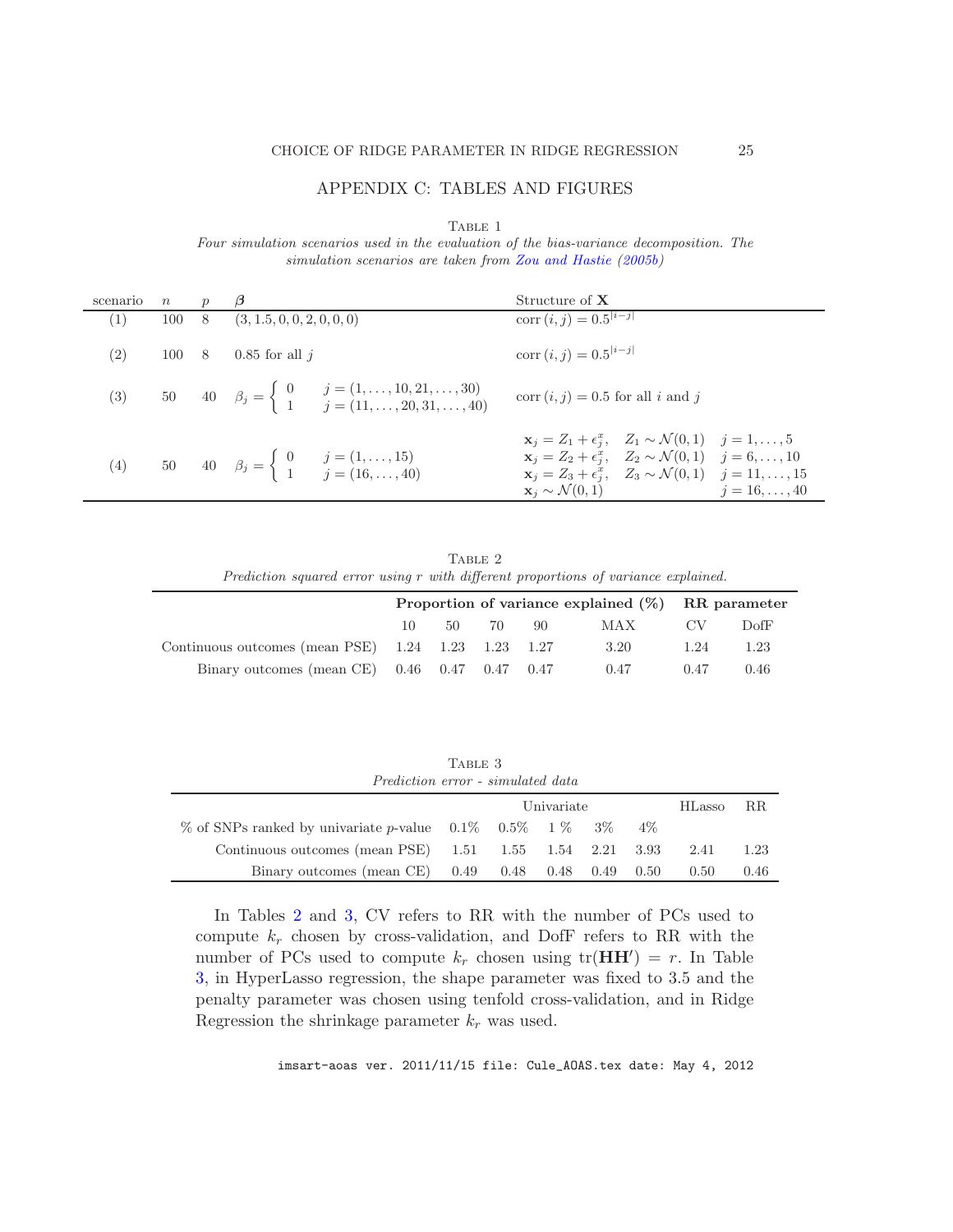26 E. CULE AND M. DE IORIO

<span id="page-25-0"></span>TABLE 4 Prediction error - Bipolar Disorder data. Logistic RR models were fitted on WTCCC-BD data. Results are reported as mean classification error over the GAIN-BD data.

|                                                          | Univariate |  |       |       | HyperLasso Ridge Regression |
|----------------------------------------------------------|------------|--|-------|-------|-----------------------------|
| <i>p</i> -value threshold $10^{-5}$ $10^{-7}$ $10^{-10}$ |            |  |       |       |                             |
| Mean classification error $0.489$ 0.491                  |            |  | 0.490 | 0.492 | 0.465                       |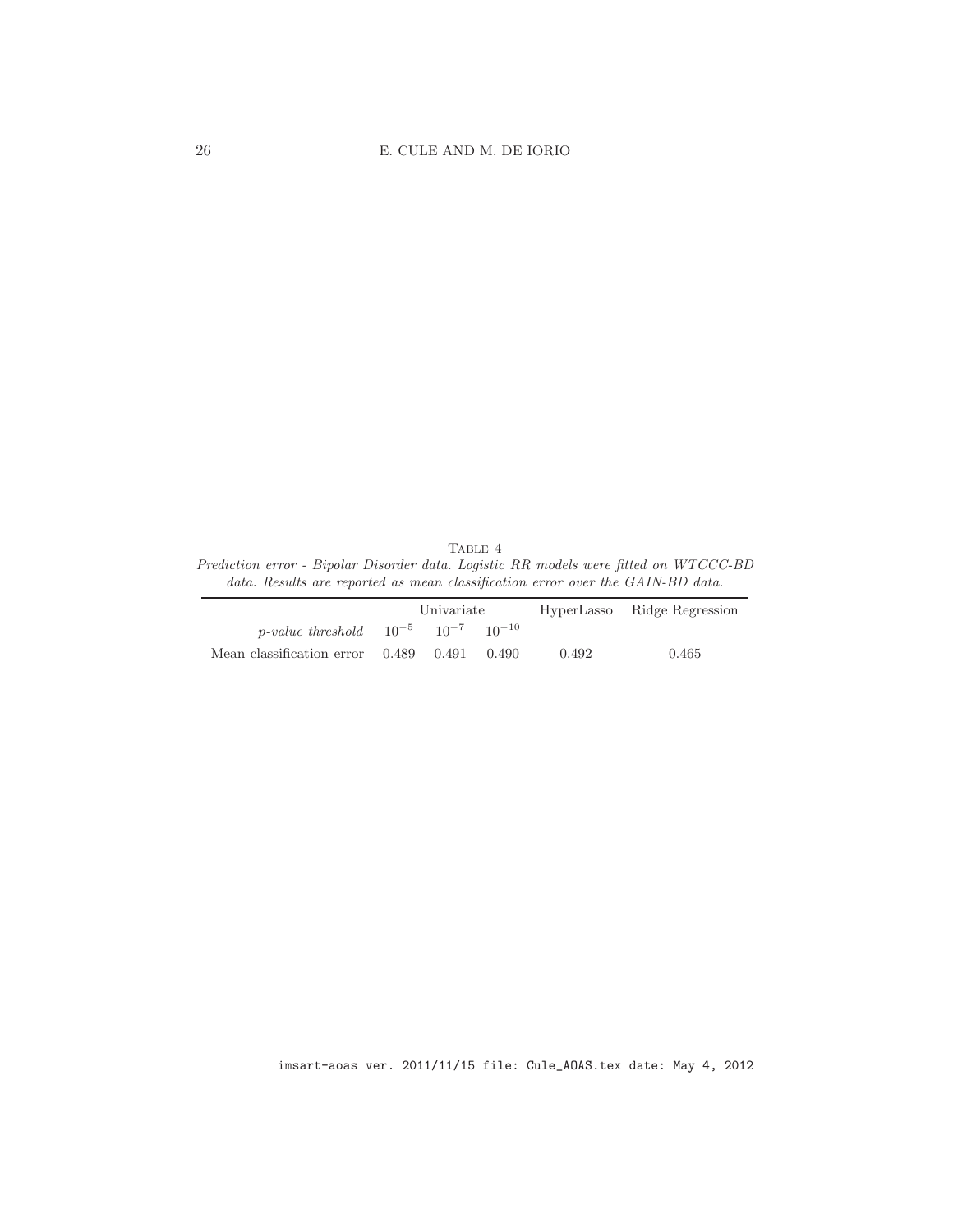

<span id="page-26-0"></span>Fig 1. Comparing the mean-squared error of ridge regression estimates obtained using the shrinkage parameter  $k_r$  to those obtained using the shrinkage parameter  $k_{HKB}$ . Plotted are the proportion of replicates that using  $k_r$  results in larger mean squared error than the estimates fitted using  $k_{HKB}$  (equivalent to  $k_r$  with  $r = p$ ).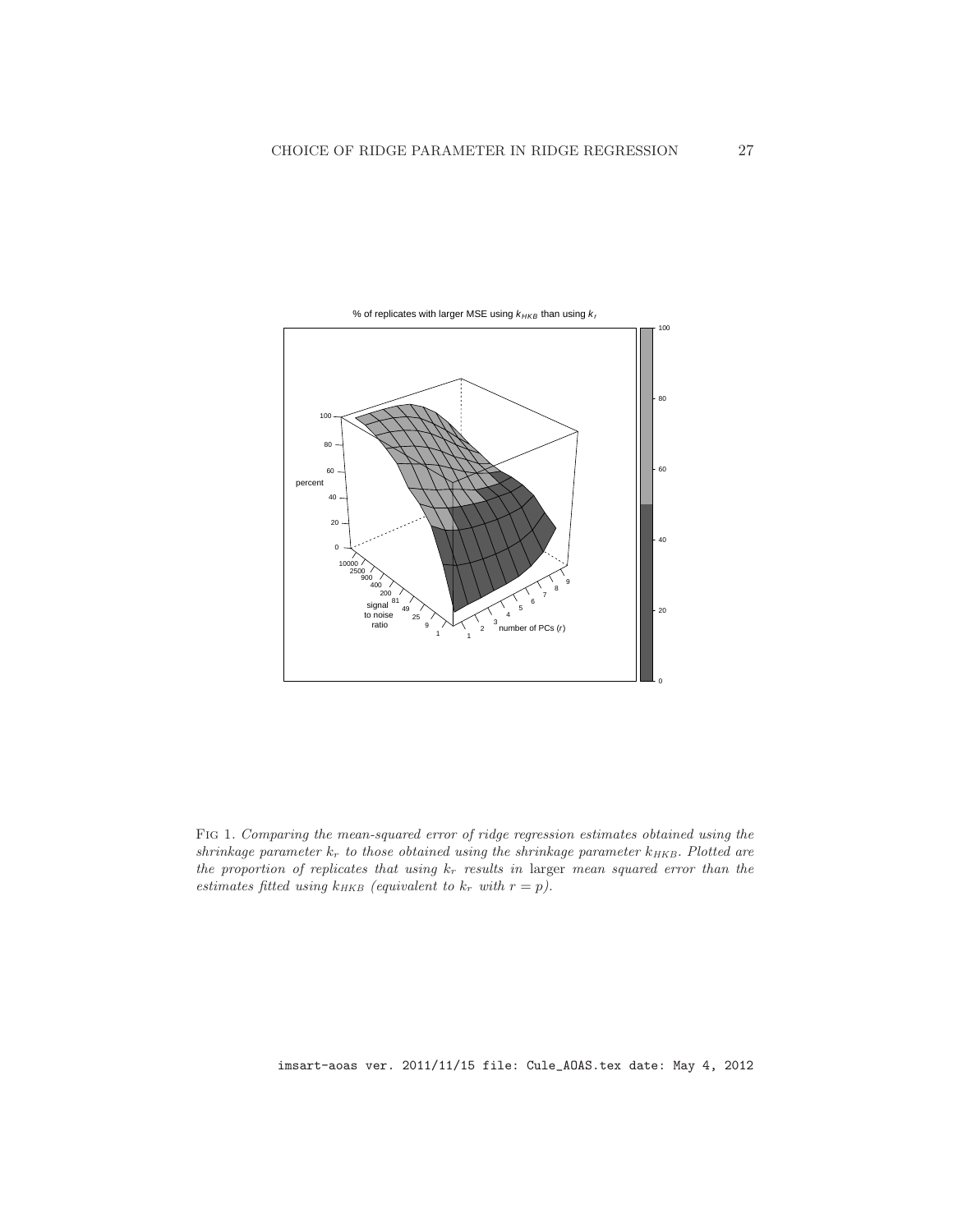

<span id="page-27-0"></span>FIG 2. Bias  $\left(\frac{\mathbf{b}'\mathbf{b}}{n}\right)$  $\left(\frac{n}{n}\right)$  in PCR and RR in regression scenarios (1), (2), (3) and (4) (Table [1\)](#page-24-1), at different values of  $r$ .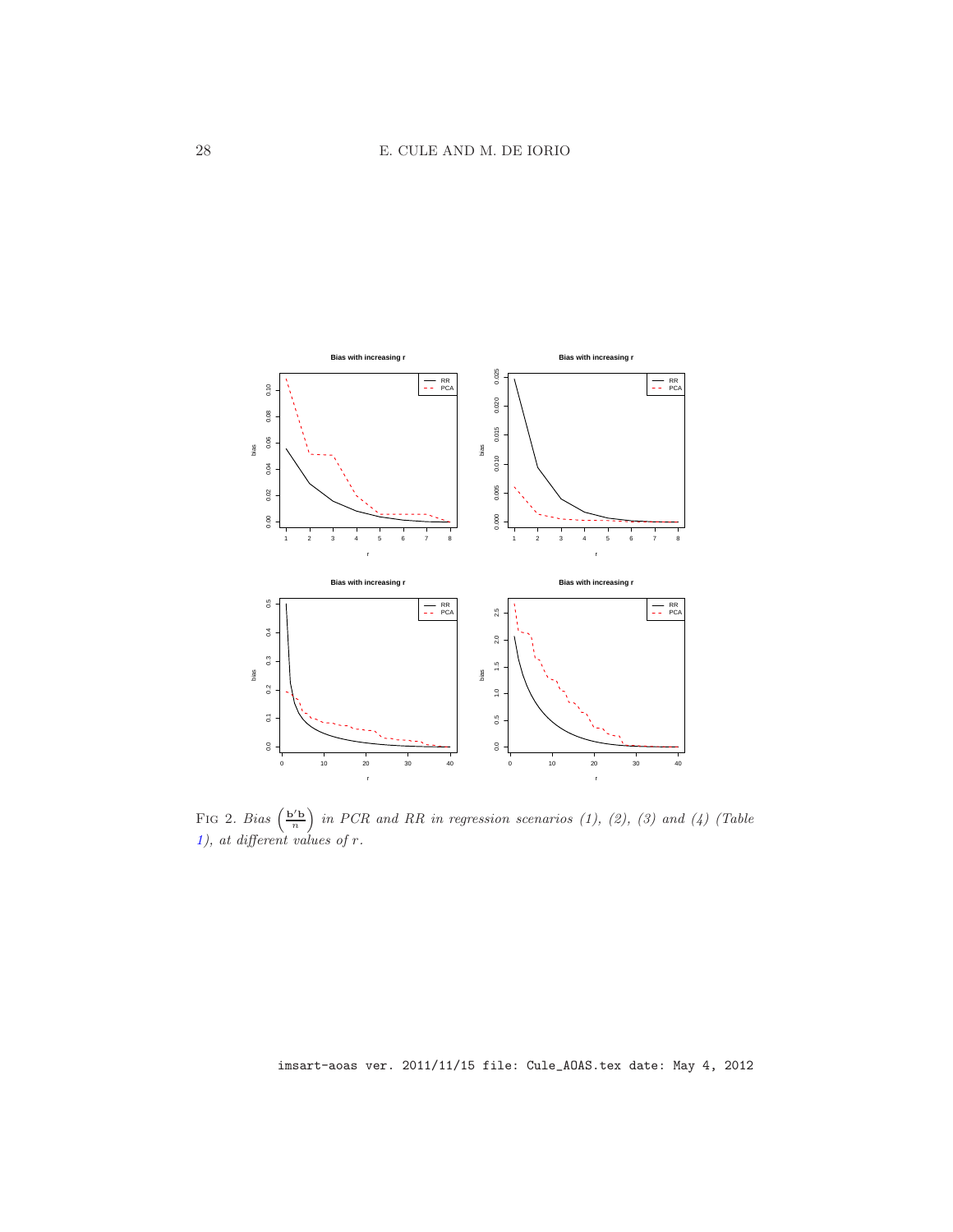

<span id="page-28-0"></span>FIG 3. a. Ridge trace showing estimated regression coefficients and b. p-value trace of RR coefficients estimated using  $k_r$  computed using different numbers of PCs. The x-axis shows the number of PCs used to compute  $k_r$ . The vertical dotted line indicates that our proposed method of choosing the number of components, r, chooses a ridge parameter in the region where ridge estimates and their corresponding p-values stabilise. The black line indicates a causal variant. Plotted are the first 100 SNPs of the 20,000 in one simulation replicate, with continuous outcomes.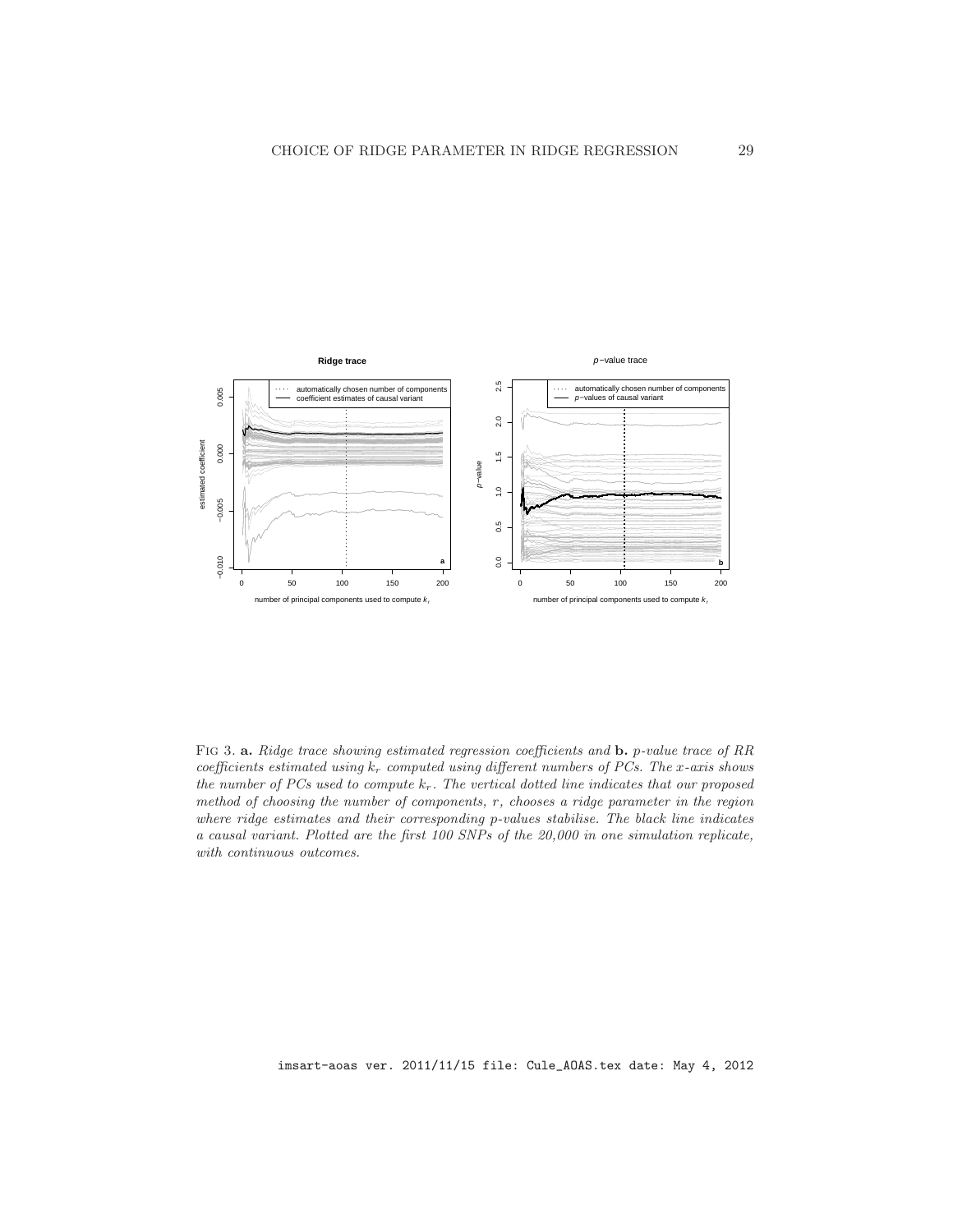#### REFERENCES

- <span id="page-29-15"></span>Aguilera, A. M., Escabias, M. and Valderrama, M. J. (2006). Using principal components for estimating logistic regression with high-dimensional multicollinear data. Comput Stat Data An 50 1905–1924.
- <span id="page-29-19"></span>Alsabban, S., Rivera, M. and McGuffin, P. (2011). Genome-Wide Searches for Bipolar Disorder Genes. Curr Psychiatry Rep 1–6.
- <span id="page-29-4"></span>AYERS, K. L. and CORDELL, H. J. (2010). SNP Selection in genomewide and candidate gene studies via penalized logistic regression. Genet. Epidemiol. 34 879–891.
- <span id="page-29-11"></span>BROWN, P. J. (1993). Measurement, Regression and Calibration.
- <span id="page-29-5"></span>Cessie, S. L. and Houwelingen, J. C. V. (1992). Ridge Estimators in Logistic Regression. Journal of the Royal Statistical Society. Series C (Applied Statistics) 41 191–201.
- <span id="page-29-17"></span>Chadeau-Hyam, M., Hoggart, C. J., O'Reilly, P., Whittaker, J., Iorio, M. D. and BALDING, D. J. (2008). Fregene: Simulation of realistic sequence-level data in populations and ascertained samples. BMC Bioinformatics 9 364.
- <span id="page-29-6"></span>Cule, E., Vineis, P. and De Iorio, M. (2011). Significance testing in ridge regression for genetic data. BMC Bioinformatics 12 372.
- <span id="page-29-13"></span>DANIEL, C., WOOD, F. S. and GORMAN, J. W. (1999). Fitting Equations to Data: Computer Analysis of Multifactor Data.
- <span id="page-29-14"></span>De Iorio, M., Ebbles, T. M. D. and Stephens, D. A. (2007). Statistical Techniques in Metabolomic Profiling. In Handbook of statistical genetics, 3rd ed. (D. J. Balding, M. J. Bishop and C. Cannings, eds.) Volume 1 Chapter 11 John Wiley & Sons.
- <span id="page-29-3"></span>Eichler, E. E., Flint, J., Gibson, G., Kong, A., Leal, S. M., Moore, J. H. and Nadeau, J. H. (2010). Missing heritability and strategies for finding the underlying causes of complex disease. Nature Reviews Genetics 11 446.
- <span id="page-29-18"></span>Eleftherohorinou, H., Wright, V., Hoggart, C., Hartikainen, A. L., JARVELIN, M. R., BALDING, D., COIN, L. and LEVIN, M. (2009). Pathway analysis of GWAS provides new insights into genetic susceptibility to 3 inflammatory diseases. PLoS ONE 4 e8068.
- <span id="page-29-1"></span>FRANK, I. and FRIEDMAN, J. (1993). A Statistical View of Some Chemometrics Regression Tools. Technometrics 35 109–135.
- <span id="page-29-20"></span>Genkin, A., Lewis, D. and Madigan, D. (2007). Large-scale Bayesian logistic regression for text categorization. Technometrics 49 291–304.
- <span id="page-29-8"></span>Golub, G., Heath, M. and Wahba, G. (1979). Generalized cross-validation as a method for choosing a good ridge parameter. Technometrics 21 215–223.
- <span id="page-29-12"></span>Gorman, J. and Toman, R. (1966). Selection of variables for fitting equations to data. Technometrics 8 27–51.
- <span id="page-29-10"></span>HASTIE, T. and TIBSHIRANI, R. (1990). Generalized Additive Models. Chapman & Hall.
- <span id="page-29-9"></span>HASTIE, T., TIBSHIRANI, R. and FRIEDMAN, J. H. (2009). The elements of statistical learning: data mining, inference, and prediction. 745.
- <span id="page-29-2"></span>Hindorff, L. A., Sethupathy, P., Junkins, H. A., Ramos, E. M., Mehta, J. P., Collins, F. S. and Manolio, T. A. (2009). Potential etiologic and functional implications of genome-wide association loci for human diseases and traits. Proc Natl Acad Sci USA 106 9362–7.
- <span id="page-29-0"></span>Hoerl, A. E. and Kennard, R. (1970). Ridge regression: Biased estimation for nonorthogonal problems. Technometrics 12 55–67.
- <span id="page-29-7"></span>Hoerl, A. E., Kennard, R. W. and Baldwin, K. F. (1975). Ridge Regression: some simulations. Communications in Statistics - Theory and Methods 4 105–123.
- <span id="page-29-16"></span>Hoggart, C. J., Chadeau, M., Clark, T., Lampariello, R., Iorio, M. D., Whittaker, J. and Balding, D. J. (2007). Sequence-level population simulations over large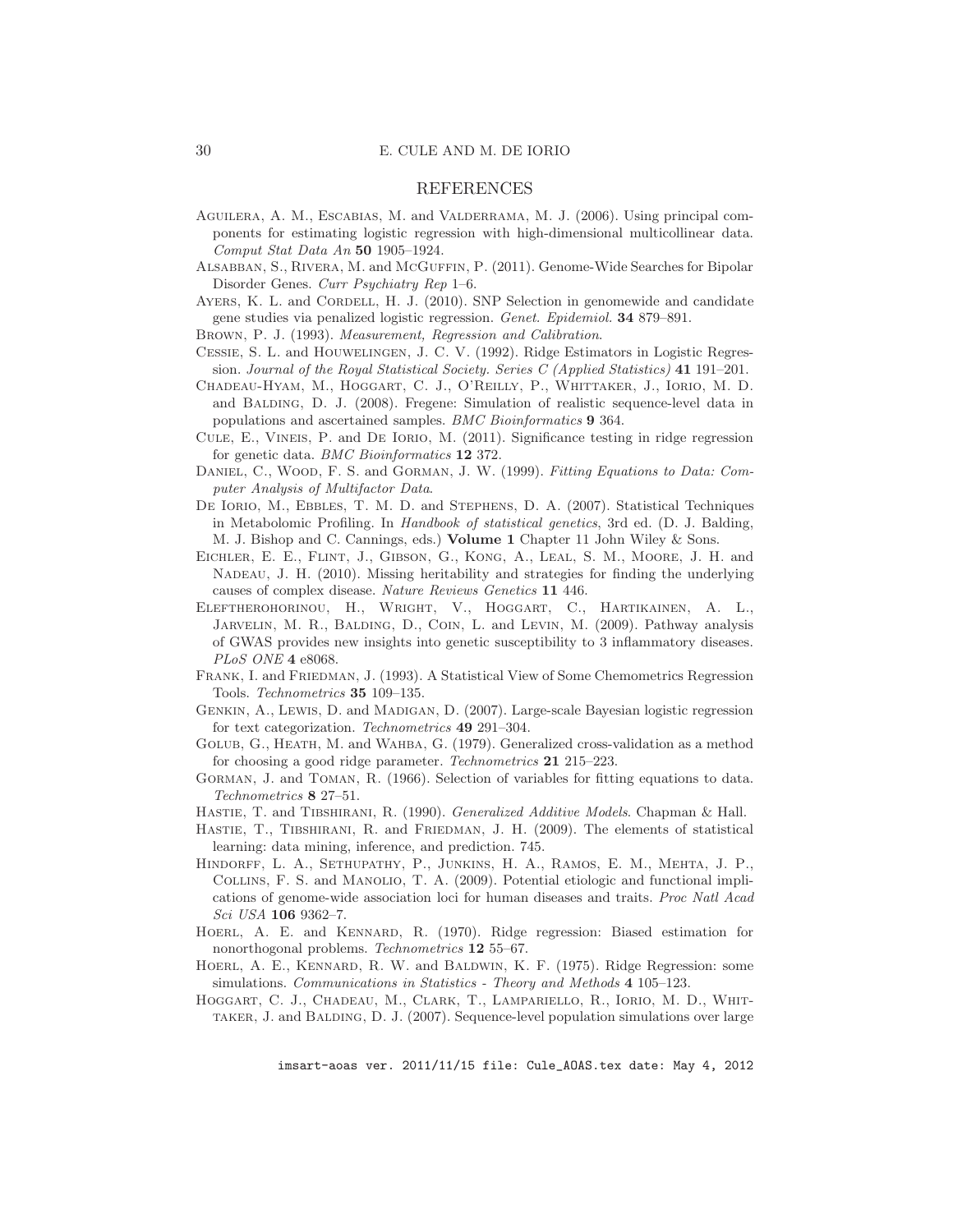genomic regions. Genetics 177 1725-1731.

- <span id="page-30-3"></span>HOGGART, C. J., WHITTAKER, J., IORIO, M. D. and BALDING, D. J. (2008). Simultaneous analysis of all SNPs in genome-wide and re-sequencing association studies. PLoS Genet 4 e1000130.
- <span id="page-30-12"></span>HOWIE, B. N., DONNELLY, P. and MARCHINI, J. (2009). A flexible and accurate genotype imputation method for the next generation of genome-wide association studies. PLoS Genet 5 e1000529.
- <span id="page-30-16"></span>Humphrey, J. R., Price, D. K., Spagnoli, K. E., Paolini, A. L. and Kelmelis, E. J. (2010). CULA: hybrid GPU accelerated linear algebra routines. Society of Photo-Optical Instrumentation Engineers (SPIE) Conference Series 7705 1.
- <span id="page-30-1"></span>Karlson, E. W., Chibnik, L. B., Kraft, P., Cui, J., Keenan, B. T., Ding, B., Raychaudhuri, S., Klareskog, L., Alfredsson, L. and Plenge, R. M. (2011). Cumulative Association of Twenty-Two Genetic Variants with Seropositive Rheumatoid Arthritis Risk. Annals of the rheumatic diseases 69 1077.
- <span id="page-30-4"></span>Kooperberg, C., LeBlanc, M. and Obenchain, V. (2010). Risk prediction using genome-wide association studies. Genet. Epidemiol. 34 643–52.
- <span id="page-30-7"></span>Lawless, J. and Wang, P. (1976). A simulation study of ridge and other regression estimators. Communications in Statistics - Theory and Methods 5 307–323.
- <span id="page-30-5"></span>LEE, A. and SILVAPULLE, M. (1988). Ridge estimation in logistic regression. Communications in Statistics - Simulation and Computation 17 1231 – 1257.
- <span id="page-30-6"></span>MALO, N., LIBIGER, O. and SCHORK, N. J. (2008). Accommodating linkage disequilibrium in genetic-association analyses via ridge regression. Am J Hum Genet  $82\,375-385$ .
- <span id="page-30-10"></span>McGuffin, P., Rijsdijk, F., Andrew, M., Sham, P., Katz, R. and Cardno, A. (2003). The heritability of bipolar affective disorder and the genetic relationship to unipolar depression. Archives of General Psychiatry 60 497.
- <span id="page-30-0"></span>Meigs, J., Shrader, P., Sullivan, L., McAteer, J., Fox, C. S., Dupuis, J., Manning, A., Florez, J. C., Wilson, P. W. F. and Sr, R. D. (2008). Genotype score in addition to common risk factors for prediction of type 2 diabetes. N Engl J Med 359 2208.
- <span id="page-30-15"></span>NVIDIA, (2011). NVIDIA CUDA C Programming Guide Version 4.0.
- <span id="page-30-13"></span>PRICE, A., PATTERSON, N., PLENGE, R., WEINBLATT, M., SHADICK, N. and REICH, D. (2006). Principal components analysis corrects for stratification in genome-wide association studies. Nat Genet 38 904–909.
- <span id="page-30-14"></span>PURCELL, S., NEALE, B., TODD-BROWN, K., THOMAS, L., FERREIRA, M. A. R., BENder, D., Maller, J., Sklar, P., Bakker, P. I. W. D. and Daly, M. J. (2007). PLINK: a tool set for whole-genome association and population-based linkage analyses. The American Journal of Human Genetics 81 559–575.
- <span id="page-30-17"></span>R Development Core Team, (2011). R: A Language and Environment for Statistical Computing ISBN 3-900051-07-0.
- <span id="page-30-9"></span>SCHAEFER, R., ROI, L. and WOLFE, R. (1984). A ridge logistic estimator. Communications in Statistics - Theory and Methods 13 99–113.
- <span id="page-30-11"></span>SERRETTI, A. and MANDELLI, L. (2008). The genetics of bipolar disorder: genome 'hot regions,' genes, new potential candidates and future directions. Molecular Psychiatry 13 742.
- <span id="page-30-8"></span>Smith, E. N., Bloss, C. S., Badner, J. A., Barrett, T., Belmonte, P. L., Berrettini, W., Byerley, W., Coryell, W., Craig, D. and Edenberg, H. J. (2009). Genome-wide association study of bipolar disorder in European American and African American individuals. Molecular Psychiatry 14 755–763.
- <span id="page-30-2"></span>Talmud, P. J., Hingorani, A. D., Cooper, J. A., Marmot, M. G., Brunner, E. J., KUMARI, M., KIVIMAKI, M. and HUMPHRIES, S. E. (2010). Utility of genetic and non-